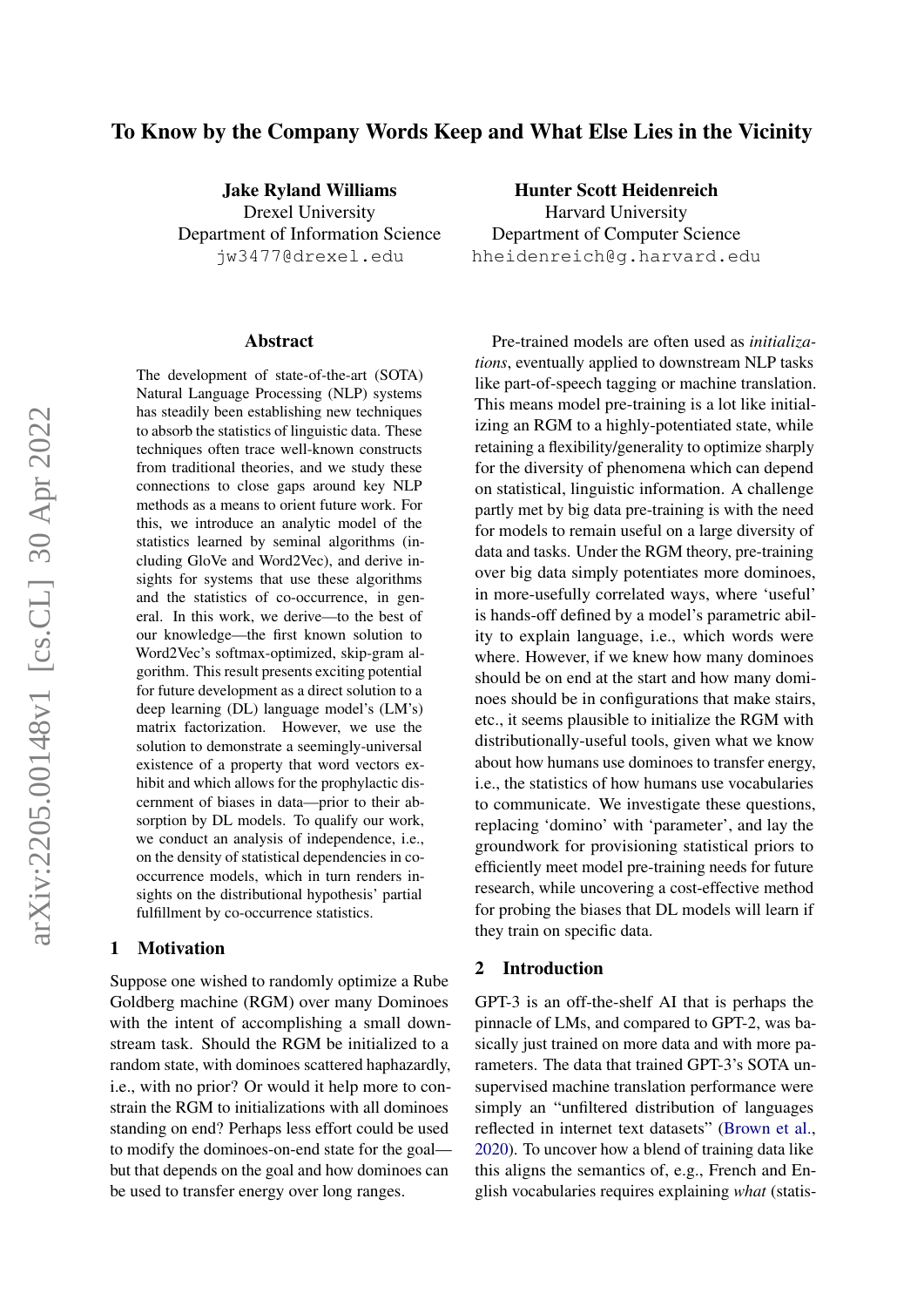tically) NLP tasks are teaching to SOTA algorithms, e.g., via the language modeling or masked language modeling tasks. However, while off-the-shelf AIs like GPT-2 are becoming ubiquitous in applications, they're also being shown to contain dangerous biases that emerge from training data [\(Wallace et al.,](#page-9-0) [2019;](#page-9-0) [Heidenreich and Williams,](#page-8-1) [2021\)](#page-8-1).

## 2.1 Related Work

Within the last decade, there have been major shifts in representation learning from contextindependent word vectors [\(Mikolov et al.,](#page-8-2) [2013a,](#page-8-2)[b;](#page-8-3) [Pennington et al.,](#page-9-1) [2014\)](#page-9-1), to context-dependent word representations [\(Howard and Ruder,](#page-8-4) [2018;](#page-8-4) [Peters et al.,](#page-9-2) [2018\)](#page-9-2), to pre-trained language models [\(Devlin et al.,](#page-8-5) [2019;](#page-8-5) [Radford et al.,](#page-9-3) [2018,](#page-9-3) [2019\)](#page-9-4). These trends have been accompanied by large architectural developments from the dominance of RNNs [\(Hochreiter and Schmidhuber,](#page-8-6) [1997\)](#page-8-6), to the appearance of attention [\(Bahdanau et al.,](#page-8-7) [2015\)](#page-8-7) and the proliferation of the Transformer architecture [\(Vaswani et al.,](#page-9-5) [2017\)](#page-9-5). Our work seeks to open a path towards the *efficient* engineering of SOTA NLP technologies. We aim to compute the natural statistics to which model parameters converge, and towards this our work analyzes the older, staticrepresentations that preceded large LMs.

Despite gains on empirical benchmarks, recent works suggest surprising findings: word order may not matter as much in pre-training as previously thought [\(Sinha et al.,](#page-9-6) [2021\)](#page-9-6), random sentence encodings are surprisingly powerful [\(Wieting and](#page-9-7) [Kiela,](#page-9-7) [2018\)](#page-9-7), one can replace self-attention operations in BERT [\(Devlin et al.,](#page-8-5) [2019\)](#page-8-5) with unparameterized Fourier transformations and still retain 92% of the original accuracy on GLUE [\(Lee-Thorp et al.,](#page-8-8) [2021\)](#page-8-8), and many modifications to the Transformer architecture do not significantly impact model performance [\(Narang et al.,](#page-9-8) [2021\)](#page-9-8). There's no denying increases in empirical performance, but these confounding results raise questions about these models and the processing needed to perform NLP tasks.

## 3 Harmonically-Distributed Data

Historically, research has naïvely approached the characterization of language statistics by counting the occurrence of symbols. While *occurrence frequency* can be measured at different levels, e.g., characters, tokens, or phrases, a statistical ubiquity was discovered early on for tokens—specifically the harmonic relationship which exists in the usage

of a document's vocabulary [\(Zipf,](#page-9-9) [1935,](#page-9-9) [1949\)](#page-9-10). To understand the harmonic relationship, suppose a vocabulary  $\mathcal V$  of  $|\mathcal V| = N$  distinct *types* is used to convey a collection of documents, D, containing M tokens. A harmonic analysis of D first *ranks* each  $t \in V$  with a positive integer  $r_t$  that sorts the vocabulary from high-to-low by frequency. Intuitively a rank,  $r_t$  indicates the number of *other* types which occur at least as often as  $t$  (without loss of generality). Via this ranking, the empirical occurrence frequency for any type,  $f_t$ , can be mathematically approximated by harmonically-proportioned values:  $f_t \approx N \cdot r_t^{-1}$ , where N scales models to have least-frequent types occur once. Crudely, harmonic distributions describe the bulk of statistical structure in token-frequency distributions.

### 3.1 Co-Occurrence and Context

Token co-occurrence matrices, i.e., co-frequency distributions, measure the number of times tokens appear, but specifically, 'near' one another. In general, for types t and s, we denote the occurrence of s in a fixed window of size  $\pm m$  tokens around t across a collection,  $D$ , by  $F_{t,s}^m$ . Most of the seminal representation-learning algorithms (including LSA, Word2Vec, and GloVe) rely on such empirical, *m*-sampled 'data' of co-occurrence. Here, it's important to note that totality in cooccurrence distributions is dependent on the size of the context window, i.e., co-occurrence marginalization, which we denote by  $M_F^m$ , exhibits how the distribution 'inflates' with larger values of  $m$ :  $M_F^m = \sum_{t,s \in \mathcal{V}} F_{t,s}^m = \mathcal{O}(2mM)$ . This m-window inflation thus slightly re-defines unigram statistics along marginals, denoted:  $f_t^m = \sum_{l \in V} F_{t,l}^m$ .

Generally, word co-occurrences define a specific family of word-context joint-distributional models, or, *context distributions*, which can be tuned, e.g., to count only forward, backward, or any uncentered 'windows' of context. These can likewise be generalized to n-gram context models [\(Pianta](#page-9-11)[dosi et al.,](#page-9-11) [2011\)](#page-9-11). While the over-counting effects of co-occurrence and n-gram contexts can be alleviated to form integrated higher-order models via weighted context distributions [\(Williams et al.,](#page-9-12) [2015\)](#page-9-12), no representations have to-date used these models. Here, our work is again retrospective, focusing on building solid foundations from the standard, symmetrically-centered word co-occurrence model of context, which has been used across the seminal word vector-learning algorithms.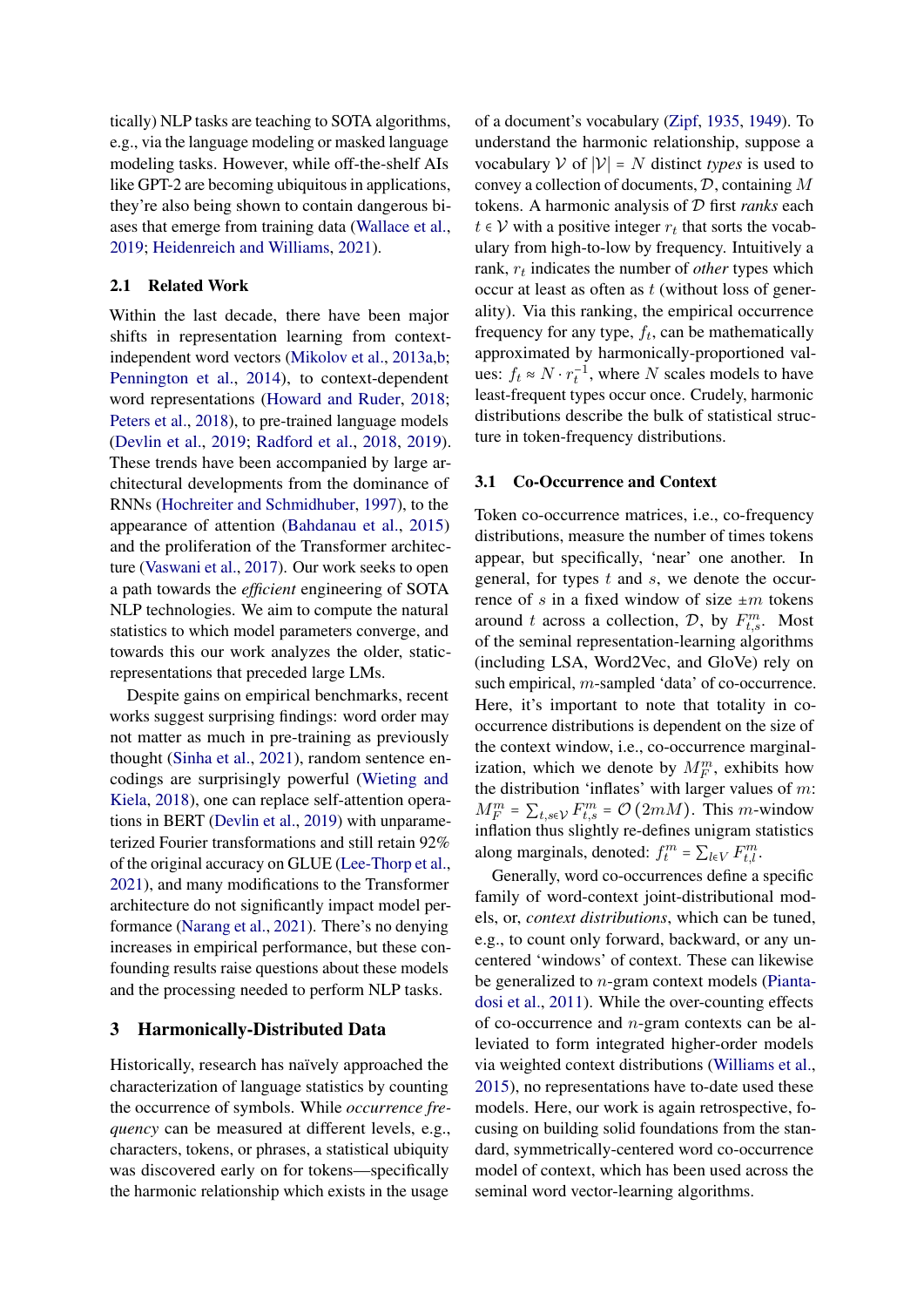### 4 Representation and Co-Occurrence

Harmonic distributional structures have long been observed, but applications of them to NLP systems have largely not emerged. We can juxtapose this lack of application to the transformative impact on NLP by representation learning's *embeddings*, or, *word vectors*. These allow modern DL systems to approximate the meanings of tokens. Since Latent Semantic Analysis (LSA) was introduced [\(Du](#page-8-9)[mais et al.,](#page-8-9) [1988\)](#page-8-9), vector representations of tokens have been used to predict and retrieve synonyms and analogies [\(Mikolov et al.,](#page-8-2) [2013a](#page-8-2)[,b;](#page-8-3) [Pennington](#page-9-1) [et al.,](#page-9-1) [2014\)](#page-9-1). The fact that word vectors exhibit linear semantic relationships between tokens, i.e., predict analogies, is heralded as a success in their capture of meaning, but exists without solid understanding of how these meanings are captured. LSA has influenced theories about human cognition [\(Landauer and Dumais,](#page-8-10) [1997\)](#page-8-10) and been used to measure association of concepts during free recall [\(Howard and Kahana,](#page-8-11) [2002;](#page-8-11) [Zaromb et al.,](#page-9-13) [2006\)](#page-9-13). Word vectors are limited in representing polysemous words. However, as demonstrated in [\(Arora et al.,](#page-8-12) [2018\)](#page-8-12), polysemous words lie in a superposition of their senses within a linear semantic space, and one can approximately recover underlying sense vectors [\(Arora et al.,](#page-8-12) [2018\)](#page-8-12).

#### 4.1 Modeling Co-Occurrence

The statistical dynamics of co-occurrence strongly depend on the hyper-parameter m, whose effect can be seen from a low-complexity model. Specifically, one can crudely sample from an empirical, harmonic-frequency distribution to retain some realistic structure. To compute a model  $\hat{F}^m$  for a document collection,  $D$ , a token t samples  $f_t$  windows of  $\pm m$  other tokens s that are also distributed by f. This makes the sampling proportional to frequency ratios with t:  $\hat{F}_{t,s}^m = C_t f_s / f_t$ . To physicalize the model, one need only assert:  $\sum_{s \in V} \hat{F}_{t,s}^m = 2 m f_t$  and solve for the constant of proportionality,  $2mf_t^2/M$ , allowing for a closed-form specification:

$$
\hat{F}_{t,s}^m = \frac{2m f_t f_s}{M} \tag{1}
$$

We refer to Eq. [1](#page-2-0) as the *independent frequencies model* (IFM), which forms a dense co-occurrence matrix that is computable from *any* set of unigram frequencies. To view this model, we present Fig. [1](#page-3-0), which exhibits the IFM against co-occurrences of the word 'they' in the Georgetown University Multilayer (GUM) Corpus [\(Zeldes,](#page-9-14) [2017\)](#page-9-14).

#### 4.2 Co-Occurrence Factorizations

There is a deep connection between word representation algorithms and the factorization of token co-occurrence matrices. This connection is perhaps most transparent for the GloVe algorithm [\(Pennington et al.,](#page-9-1) [2014\)](#page-9-1), whose loss function is *defined* to factor the positive values of the log-co-occurrence matrix, and is minimized under frequency-dependent weights, W, to produce word vectors  $\vec{u}_t$ ,  $\vec{v}_s$  and bias parameters  $a_t$ ,  $b_s$  that predict the values of  $F^m$ :

<span id="page-2-1"></span>
$$
\sum_{t,s \in \mathcal{D}} W_{t,s} \left( \vec{u}_t \vec{v}_s^T + a_t + b_s - \log F_{t,s}^m \right)^2 \tag{2}
$$

Under GloVe's loss function (Eq. [2\)](#page-2-1), a perfect model's point of convergence would have zerovalued squared terms [\(Kenyon-Dean et al.,](#page-8-13) [2020\)](#page-8-13):

$$
\log F_{t,s}^m = \vec{u}_t \vec{v}_s^T + a_t + b_s \tag{3}
$$

Observing this point of convergence, [\(Kenyon-](#page-8-13)[Dean et al.,](#page-8-13) [2020\)](#page-8-13) remark upon the variation exhibited by GloVe's vector products and bias terms, but provide little insight into *how* word vectors interact via inner products to produce PMI-like values. We investigate these details and discover critical, mechanical insights that will be used to produce a bias-probing methodology.

## 4.2.1 Clamped GloVe

Separating the effects of bias terms and vector products is essential for understanding GloVe's connection to other models, and can be achieved by introducing a 'clamping' hyper-parameter,  $\kappa \in \{0, 1\}$ , to turn on/off the bias terms. Multiplying this Boolean factor into the bias terms, GloVe's general factorization is:

$$
\log F_{t,s}^m = \vec{u}_t \vec{v}_s^T + \kappa (a_t + b_s) \tag{4}
$$

<span id="page-2-0"></span>So, suppose GloVe is clamped ( $\kappa = 0$ ) and that its data follow the IFM (Eq. [1\)](#page-2-0). In this case, *vector differences*, e.g., between  $\vec{u}_t$  and  $\vec{u}_s$ , act on *every* other token  $w \in V$ 's *v*-vector as a constant:  $(\vec{u}_t - \vec{u}_s)$  ·  $\vec{v}_w^T = \log(f_s/f_t)$ . This then indicates that pairs of vectors with the same frequency ratio:  $\frac{f_{s_x}}{f_{t_x}} = \frac{f_{s_y}}{f_{t_y}}$  $\frac{f_{sy}}{f_{ty}}$  have representations which operate semantically equivalently, under the GloVe model. We now emphasize the importance of this *frequency-ratios property* in describing model mechanics *across all* classical word-vector models.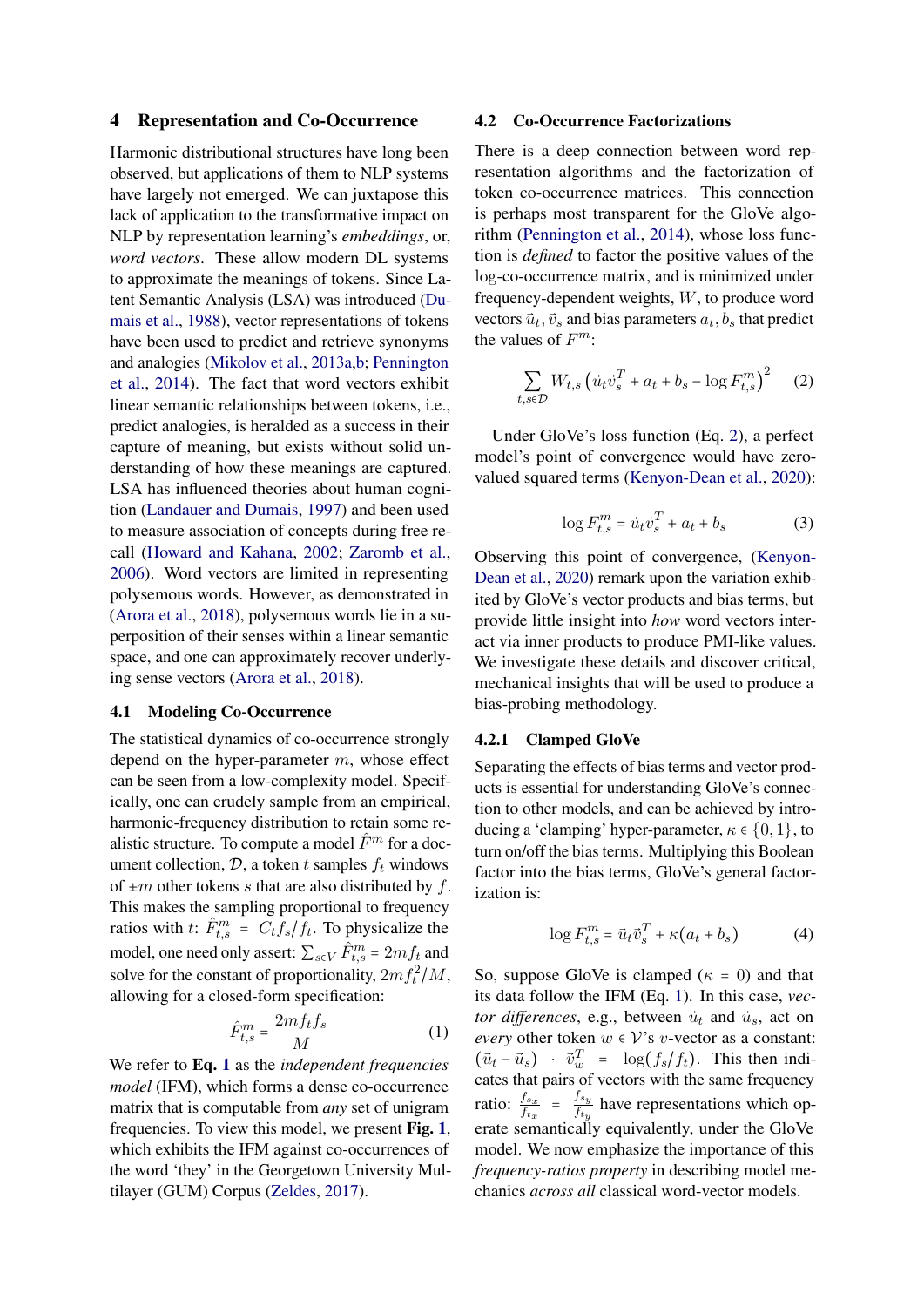#### 4.2.2 The Frequency-Ratios Property

As it will be regularly discussed throughout the remainder of this document we formally define the *frequency-ratios property* for *any* classical wordvector representation, below.

Definition: Given two words from a vocabulary  $t, s \in V$  and any set of classical, IFM-trained word vectors:  $U, V \in R^{|\mathcal{V}| \times k}$  ( $k \leq |\mathcal{V}|$ ), the *frequencyratios property* exists when the action of *vector differences*, e.g., between U-vectors on *any* other token  $w \in V$ 's V-vector is equal to the log-frequency ratio of  $t$  and  $s$ , regardless of  $w$ 's choice:

$$
(\vec{u}_t - \vec{u}_s) \cdot \vec{v}_w^T = \log \frac{f_s}{f_t}
$$
 (5)

We'll use the frequency-ratios property to efficiently measure the semantic bias in data that representations *would* learn. To get there, we will ultimately ask: does the linear-semantic analogy property (completing analogies by addition/subtraction) relate to a relationship of comparable unigram frequency ratios (and products)? For example, this asks if "man is to king as woman is to queen" is described in data by:  $f_{\text{king}}/f_{\text{man}} \approx f_{\text{queen}}/f_{\text{woman}}$ .

#### 4.2.3 Un-Clamped GloVe

While a clamped model is technically less complex (having fewer predictive parameters), GloVe is often defined without clamping. In this case  $(\kappa = 1)$ , the connections between vector differences and model parameters become less clear. Current conjecture inclines bias parameters will converge to log-unigram-frequency values, leaving the vector products to model the point-wise mutual information (PMI) between tokens [\(Kenyon-](#page-8-13)[Dean et al.,](#page-8-13) [2020\)](#page-8-13). Provided GloVe's inner products model the PMI, training GloVe on the IFM (Eq. [1\)](#page-2-0) should force all vector products to zero:  $\vec{u}_t \vec{v}_s^T = 0$ . From this view, *more-independent word co-occurrences should produce less informative vector products, i.e., poorer GloVe models.* While the evidence for the bias-parameters' dependence on frequency is compelling, we note that in [\(Kenyon-Dean et al.,](#page-8-13) [2020\)](#page-8-13)'s comparison of bias terms with unigram frequency exhibited a *superlinear* trend, which from the logarithmic scale of presentation allows rough approximation by a power-law. Denoting a model exponent by  $\gamma > 1$ , one can estimate the un-clamped bias parameters' behavior as  $e^{a_t}, e^{b_s} \propto (f_t^m)^\gamma, (f_s^m)^\gamma$ . With an IFM defined by  $F^m$ -marginal frequencies, GloVe's

<span id="page-3-0"></span>

Figure 1: Comparison of the IFM and empirical cooccurrences for the word "they" within the GUM corpus. Statistical dependencies between words are the distances between points and the red dashed line. Unity is added to all points to clarify non-occurrent pairs.

γ-scaled PMIs exhibit a frequency-ratios property:  $(\vec{u}_t - \vec{u}_s) \cdot \vec{v}_w^T = (\gamma - 1) \log(f_s^m / f_t^m)$ . So GloVe's optimization away from *true* PMI avoids innerproduct singularities under the IFM, ensuring the frequency-ratios property's presence.

## 4.2.4 Word2Vec Softmax

Prior to GloVe's development, the Word2Vec algorithm first emerged as a seminal advancement for word representation. While Word2Vec is perhaps most commonly applied under the skip-gram with negative sampling (SGNS) objective [\(Mikolov](#page-9-15) [et al.,](#page-9-15) [2013c\)](#page-9-15), negative sampling objectives were originally developed to approximate more computationally complex softmax objectives [\(Mikolov](#page-8-2) [et al.,](#page-8-2) [2013a\)](#page-8-2). Here, we investigate the effects of the IFM's co-occurrences on both objectives.

While it has been known for some time that the SGNS Word2Vec objective factorizes a shifted PMI matrix [\(Levy and Goldberg,](#page-8-14) [2014\)](#page-8-14), the implicit matrix factorization behind Word2Vec's softmax objective to-date has not been derived. While this could be due to the softmax objective's mathematical complexity or the perceived lack of a factorization's utility (given unfactorized softmax's computational complexity), we show that neither is truly an obstacle and now derive the softmax factorization. While providing insight into *Word2Vec as an LM*, this presents an optimization strategy that makes the softmax objective much more computa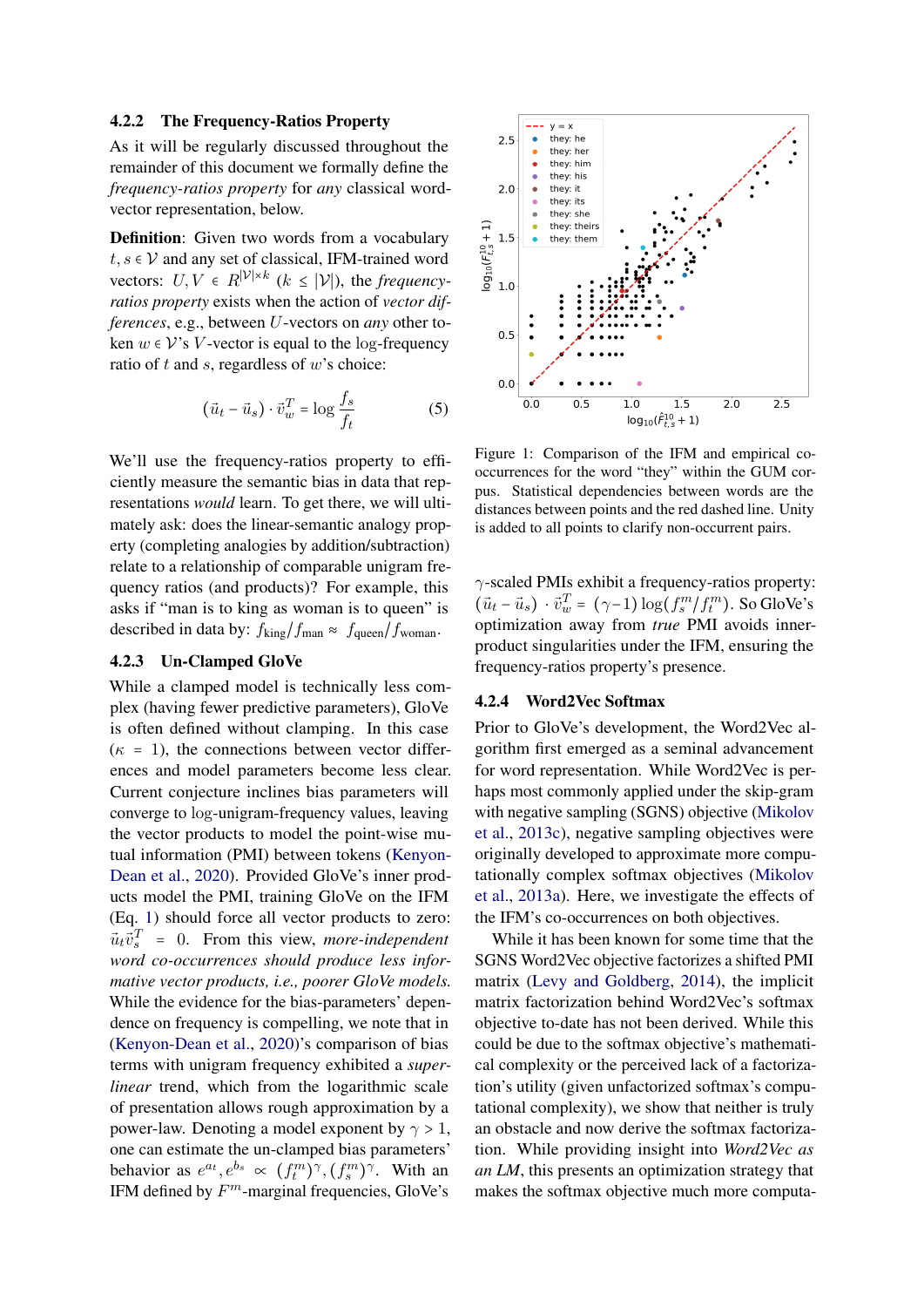tionally feasible, opening new potential for large scale applications, which we leave to future work.

Theorem: Under the log-softmax objective:

$$
\mathcal{L}_{soft} = -\sum_{t \in V} \sum_{s \in V} F_{t,s}^{m} \log \varphi(\vec{u}_t \vec{v}_s), \qquad (6)
$$

the Word2Vec algorithm implicitly converges towards a matrix factorization for all non-zero cooccurrences of the form:

<span id="page-4-0"></span>
$$
\vec{u}_t \vec{v}_s^T = \log \frac{F_{t,s}^m}{f_t^m},\tag{7}
$$

which is equal to the log-conditional probability matrix of the co-occurrence model.

The proof of this theorem is provided in Appendix [A](#page-9-16), which is the first known—to the best of our knowledge—proof of the softmax objective's factorization. This facorization produces a true LM, while Word2Vec's SGNS objective and GloVe do not. Historically, the softmax objective hasn't been utilized for pre-training applications due to computational complexity, and because SGNS has been seen as a partial approximation of softmax. However, our softmax solution provides a low-complexity strategy for pretraining—more powerful—*LM*-representations efficiently, via aggregated co-occurrences, just like GloVe's regression-based loss, e.g., replacing the rightmost term of Eq. [2](#page-2-1) with Eq. [7](#page-4-0). This could have far reaching consequences, but devising new pre-training techniques was not the explicit intention of this proof. For us, the factorization elucidates the existence of the frequency-ratios property for what is arguably the most fundamental/influential classical word vector algorithm as a corollary (proof, Appendix [B](#page-10-0)).

Corollary: When trained on the IFM, Word2Vec's softmax objective,  $\mathcal{L}_{soft}$ , exhibits the frequencyratios property asymmetrically for differences of V-vectors acting on  $U$  (only).

Similar to *un-clamped* GloVe, the softmax skipgram objective for Word2Vec only supports the frequency-ratios property on one side. The other side of its parameters could be responsible for maintaining the softmax's normalization and/or contrast. This could possibly explain why one of the  $U$  vs.  $V$ matrices' parameters have traditionally been preferentially retained, i.e., since only the V -vector differences are guarenteed to exhibit the frequency-ratios property when acting on  $U$ . However, we note that

both  $U$  and  $V$  are intrinsically intertwined as two complimentary parts of the factorization. This also indicates that both  $U$  and  $V$  matrices should probably be retained for later use, and perhaps only ever combined by concatenation, since distribution in this form would allow other researchers apply full models. For example, this would allow for *vectors* trained by Eq. [7](#page-4-0) to be used *as a low-compute LM*.

## 4.2.5 Word2Vec-SGNS

We ask if the SGNS-Word2Vec objective also exhibits any frequency-ratios property. Here, we find asymmetric support again, and which is strikingly similar to that of un-clamped GloVe:

Theorem: The Word2Vec SGNS objective trains vectors which exhibit a frequency-ratios property scaled by one minus its sampling parameter:  $\vec{u}_w(\vec{v}_t - \vec{v}_s)^T = (1 - \alpha) \log(f_s^m / f_t^m).$ 

This theorem (proof, Appendix [C](#page-10-1)) shouldn't be too surprising, since SGNS *also* factors a PMI-like matrix [\(Kenyon-Dean et al.,](#page-8-13) [2020\)](#page-8-13). What is perhaps most surprising about this result is that SGNS' frequency-ratios property emerges directly from hyper-paramaterization via  $\alpha > 0$ , which tempers the negative-sampling rate as a power-law scaling of frequency. While  $\alpha$  is generally presented with limited theoretical justification, its intent is accelerated learning, and its effect is biased (high-entropy) sampling during learning. Reflecting on this, it seems possible that un-clamping Glove induces  $\gamma$ in lieu of receiving a biased sample of contrastive information via  $\alpha$ , as is done with SGNS. We likewise note that the piece-wise construction of W in GloVe's formulation complicates analysis, which could explain  $\gamma$ 's limited presence over only the largest frequencies [\(Kenyon-Dean et al.,](#page-8-13) [2020\)](#page-8-13).

Considering how the frequency-ratios property appears ubiquitously across the diversity of classical word vector models *under the IFM*, we will examine the degree to which independence pervades co-occurrence models, below. However, with the frequency-ratios property in the focus, we now exhibit its immediate capacity to profile the semantic biases present in data.

#### 5 Probing Data for Semantic Biases

The experiments described here draw from several publicly available data sets and intend to exhibit how analogies and token frequencies interact. Token-frequency distributions are taken from two corpora denoted by  $G$  and  $W$ , correspond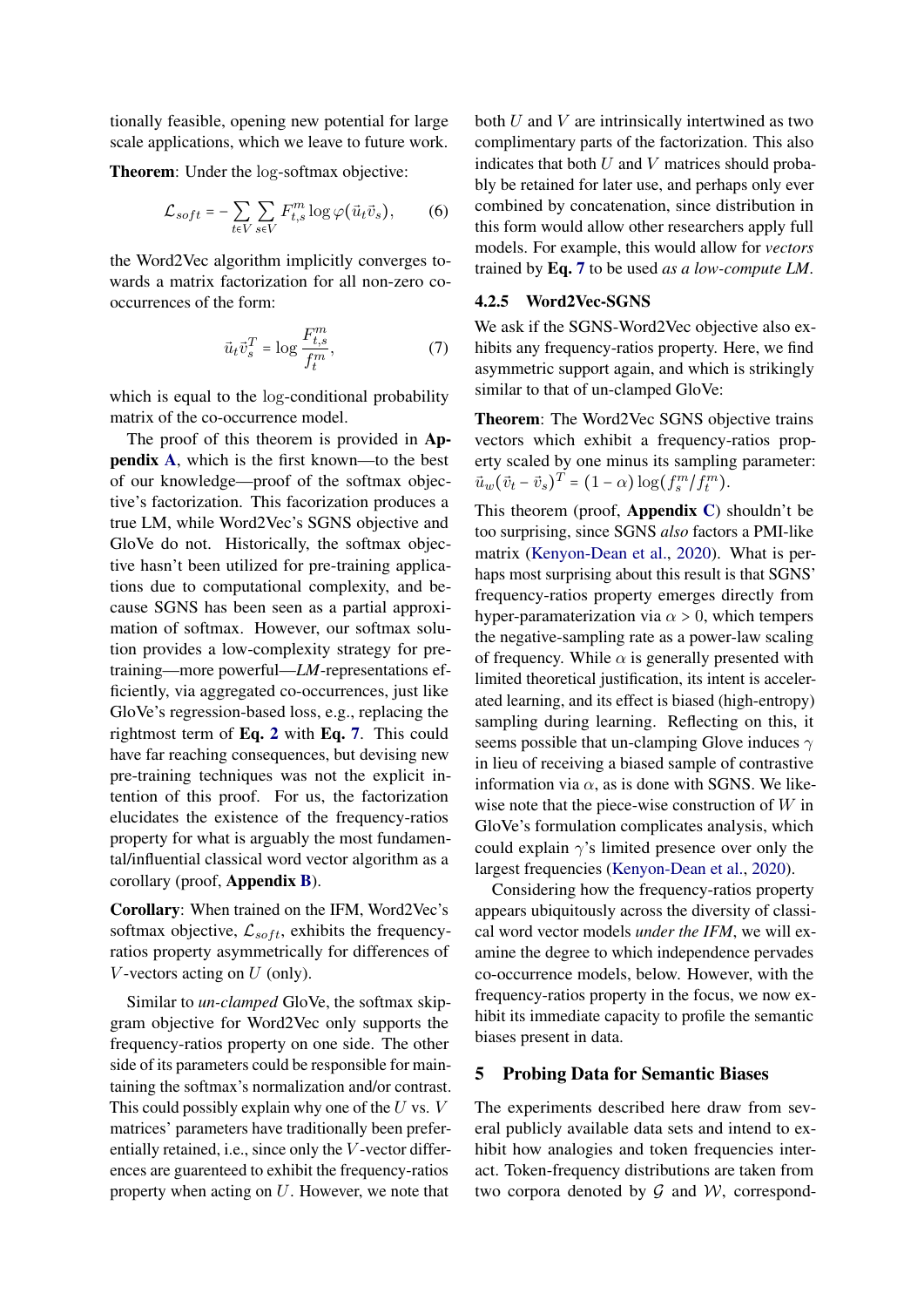ing to Google Books' most recent N-grams release [\(Google,](#page-8-15) [2006\)](#page-8-15) and a controlled collection of Wikipedia articles, described in detail below. Our interest with analogies is not in their prediction, and rather in developing a bias-probing methodology for evaluating *data*. So while a number of analogical test sets exist—including from the well-studied MSR collection [\(Mikolov et al.,](#page-8-2) [2013a,](#page-8-2)[b\)](#page-8-3)—we utilize the Bigger Analogy Test Set (BATS) for its size, organization, and diversity, providing a total of roughly  $10^5$  analogical comparisons across categories [\(Gladkova et al.,](#page-8-16) [2016\)](#page-8-16).

Critically, BATS contains analogical comparisons for multiple encyclopedic groups. While analogical prediction experiments often perform well at the country-capital relationship, the more acute geographic category comparing UK counties and cities appears more challenging [\(Gladkova](#page-8-16) [et al.,](#page-8-16) [2016\)](#page-8-16). We ask if this lower performance is due to poor representation in source data, i.e., if the relative abundance of language which discusses UK cities and counties *is low* in the data used to train word vectors that have been studied in the past. To examine this question, we will study the extent to which an intentionally-biased sample exhibits support for the UK city-county analogies.

#### 5.1 Bias Measurement via Analogies

Stepping back, there should be no surprise if analogies can be used to directly measure bias in data. The WEAT test for measuring bias in word vectors [\(Caliskan et al.,](#page-8-17) [2017\)](#page-8-17) is based on four samesized sets of words, which are referred to as target, e.g., gender-related words; and attribute, e.g., rolerelated words. Sampling one word from each of these sets essentially forms an analogy (even if nonsensical or offensive), and the WEAT formula measures bias via similarity statistics averaged across all comparisons. Furthermore, more recent methods for controlling bias in modern, self-attending systems retain this formulation [\(Karve et al.,](#page-8-18) [2019\)](#page-8-18), generalizing WEAT to four potentially-differentsized word sets, but again, with two for target words and two for attributes that can be used to constitute the dyads of hypothetical analogies.

To measure bias directly in data using analogies, denote each of the dyads, e.g., (man, woman), within a given analogy,  $x : y$ , as:  $x = (t, s)$  and  $y = (t, \tilde{s})$ . On any given pair of dyads, we introduce the absolute difference of log-frequency ratios as a measurement of the *dissonance*, ∆, expressed

towards the dyads, given a corpus, D:

$$
\Delta(x, y \mid \mathcal{D}) = \left| \log \frac{f_t f_{\tilde{s}}}{f_s f_{\tilde{t}}} \right| / \max_{l \in \mathcal{V}} \{ \log f_l \} \quad (8)
$$

This quantity is entropicly 'normalized' by the largest value that the absolute difference could possibly take, occurring when a dyad of ratio 1 is compared to one with least-most frequent words. This places  $\Delta$  in [0, 1] and makes it possible to compare dissonance *between* corpora, i.e., the expressions of bias that data exhibit.

Musically,  $\Delta$ , measures the degree to which the dyads are consonantly/dissonantly equivalent, i.e., whether the dyads play the same 'chord' (regardless of pitch). This is because  $\Delta$  can be considered in terms of physical waves, i.e., modeling a document as a superposition of unit-amplitude square waves, whose peaks approximate the positions of each type's occurrences. Since physical waves of constant amplitude and velocity will have powers proportional to the squares of their frequencies, each token-frequency ratio becomes equivalent to the square root of two waves' power ratio. Thus when un-normalized, the dissonance can be understood by its units of *decibels*, which more broadly informs us that  $\Delta$  measures an absolute difference in decibels expressed by each dyad, or, *the difference in loudness between the dyads' overtones*.

#### 5.2 Analogical-Bias Probing Experiment

While it is customary to train word vectors on Wikipedia articles, we hypothesize that historical samples have had relatively few descriptive passages relating the UK cities to their counties, as compared to national capitols with their countries. The latter are likely more-broadly discussed on Wikipedia, and we hypothesize the former would be if their relative associations were more adequately represented in data. To ensure this, we composed our sample of Wikipedia articles, W, from the collection of *all pages leading to and from any UK city's Wikipedia page,* where UK cities are strictly defined according to those listed on Wikipedia in its presentation of the UK's 69 officially-designated cities (as of 2021). This resulted in a Wikipedia corpus of roughly 200, 000 articles that is linked to the subjects of UK cities and counties.<sup>[1](#page-5-0)</sup> By comparison of frequencies,  $W$ is about one-thousand times smaller than  $G$ .

<span id="page-5-0"></span><sup>1</sup>Accessed 10/31/21: [en.wikipedia.org/wiki/](en.wikipedia.org/wiki/List_of_cities_in_the_United_Kingdom) [List\\_of\\_cities\\_in\\_the\\_United\\_Kingdom](en.wikipedia.org/wiki/List_of_cities_in_the_United_Kingdom)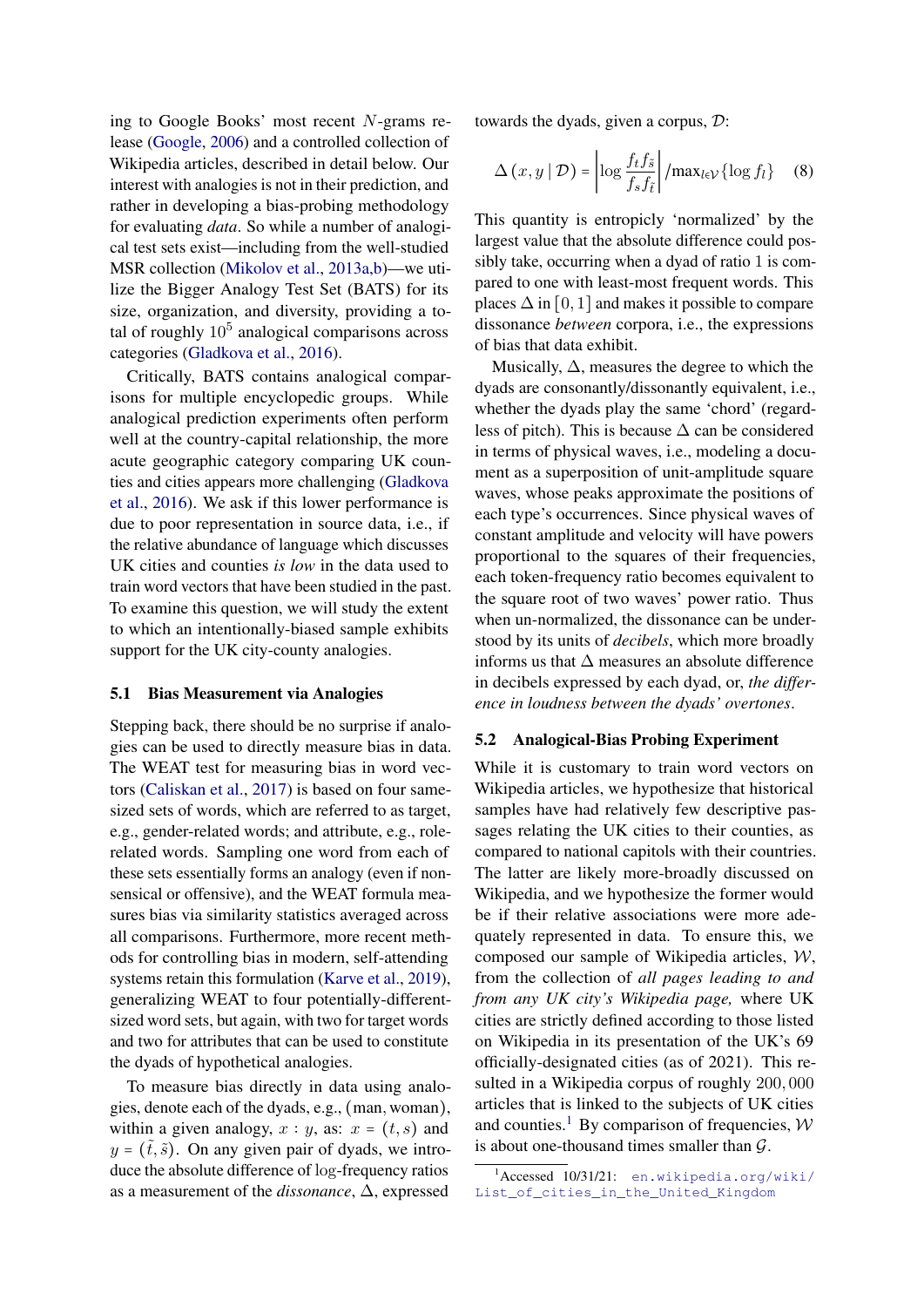<span id="page-6-0"></span>

Figure 2: Comparison of the dissonance towards the different BATS analogy categories for the Google Book corpus,  $G$ , and a much smaller corpus of Wikipedia articles that connect to pages discussing the UK cities. Positive bars indicate categories towards which  $W$  is more biased, i.e., which contain analogies that  $W$  supports more.

In application, low-dissonance values indicate which analogies are supported by corpus frequency ratios. To determine the *overall* support a corpus has for a *set* of analogies, A, an average,  $D_{\mathcal{D}}(A)$ , of ∆-dissonance values can be computed. Methodologically, we weight averages by the corpus frequencies of the tokens within each analogy's dyads. In Fig. [2](#page-6-0), we compute the difference of averages between G and W:  $D_G(A) - D_W(A)$  for the different analogical categories of BATs, i.e., so that positive bars indicate where  $W$  supports a category's analogies more than  $G$ . Average values on their own (no differences) for this experiment can likewise be observed within Tab. [1](#page-11-0) in the Appendices. Either view exhibits how the *only* category for which W exhibits less dissonance (more bias) than  $G$  is the UK city-county category, and furthermore, that this bias is clustered amongst related categories, e.g., name-nationality, which are elevated. We view these results as quite sensible for a bias metric, and indicating a promising pathway towards developing low-cost and -compute bias probes for data. This will feature centrally in our final discussion, after investigating the IFM's relevance to real-world corpora, both for its central role in elucidating the analogical bias probe methodology, and the paths it lays toward future discoveries.

#### 6 Co-occurrence and Independence

Our study of the IFM and measurement of bias in data with analogical test sets raises an important question: *how relevant is the IFM to real-world* *data?* While it's not possible to objectively state if co-occurrences are independent or not, empirical systems do express independence on a spectrum. Determining the prevalence of independence in cooccurrence statistics requires control over the context model, i.e., m affects independence. To compare co-occurrence frequencies between the data and those sampled independently from marginal distributions, one can compare to independence, as measured by the IFM (Fig. [1](#page-3-0)). In the figure, the extent to which the empirical frequencies are equal to the IFM's can be quantified by how close points fall to the line  $y = x$ . Intuitively, this expresses how independent the empirical co-occurrences are when  $m = 10$ , and grounds the subject (independence) that we wish to study at larger scales of data.

#### 6.1 Quantifying Independence

To measure statistical dependencies one can take the PMI's expectation over its joint probabilities and compute the co-occurrence mutual information (MI). MI measures how dependent the statistics of a joint distribution are. When MI is normalized by the joint information its values fall in  $[0, 1]$ and define the information quality ratio (IQR):  $\mathcal{I}_{k,m} = -\sum_{t,s \in V} P_{t,s}^{m} \log \frac{P_{t,s}^{m}}{p_t^m p_s^m} / \sum_{t,s \in V} P_{t,v}^{m} \log P_{i,j}^{m}$ Each of  $P^m$  and  $p^m$  are probabilistic forms of  $F^m$ and  $f^m$  (divided by  $M_F^m$ ), and we will used k to record the number of documents in a given sample. Intuitively,  $\mathcal{I}_{k,m}$  describes how close to independent co-occurrences are, and  $\mathcal{I}_{k,m} \to 0$  indicates co-occurrences becoming more independent.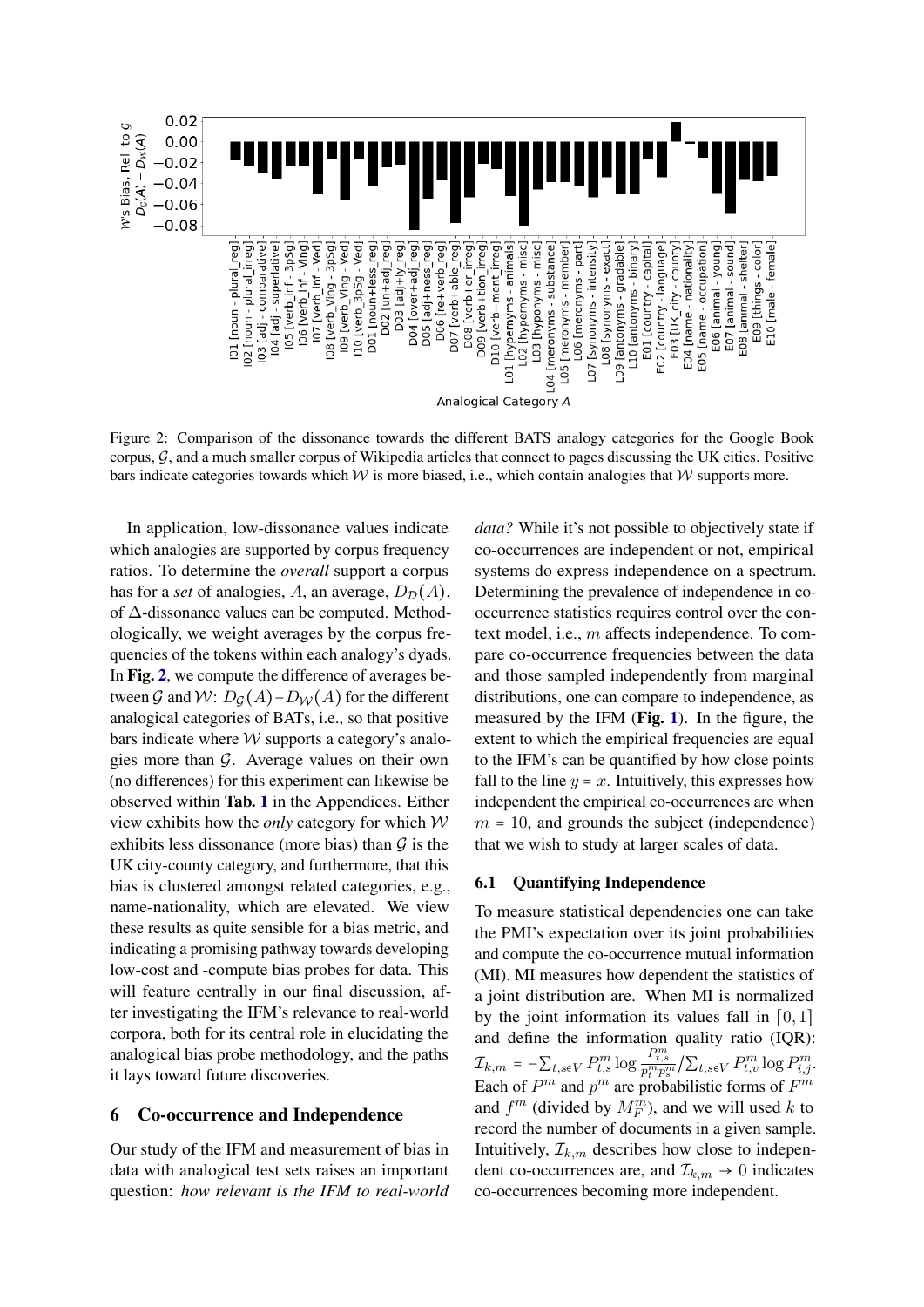Linguistic dependencies are reported to exhibit power-law relationships between dependence length-d (the number of other words up through the dependence) and frequency [\(Chen and Gerdes,](#page-8-19) [2019\)](#page-8-19). Through preliminary analysis of the GUM corpus', we find  $\mathcal{I}_{k,m}$  values—statistical dependencies—*also* appear to decay as a power law function of the window size,  $m$  (Appendix [E.2](#page-12-0)). Critically, we observe that the sentence-length distribution sets a bound on the background of contrastive information, saturating with increasing values of  $m$  (Fig. [3](#page-12-1)). However, for even the smallestk corpora and *any* values of m,  $\mathcal{I}_{k,m}$  appears less than 0.5, suggesting in some sense that *cooccurrences are more independent than dependent*. However, this view is reductive and leaves some critical questions, which we begin to address below.

Does the IQR measure linguistic dependencies? Beyond observing  $\mathcal{I}_{k,m} < 0.5$ , we evaluate  $\mathcal{I}_{k,m}$ more broadly in Appendix [E](#page-12-2), where a full profile of  $\mathcal{I}_{k,m}$ -values is provided for GUM. We likewise model the IQR as a power-law function of the context-window size,  $m$ , to elucidate if and how linguistic dependencies contribute to the statistical dynamics of co-occurrence dependence, as measured by  $\mathcal{I}_{k,m}$ . Seemingly,  $\mathcal{I}_{k,m}$  can be modeled strongly, when properly modulated by the sentence length distribution. This means sentence tokenization plays a central role in defining co-occurrence statistics. Likewise, lower-quality sentence tokenizations seem to result in more-complex distributions, optimization challenges, and noisy  $\mathcal{I}_{k,m}$ -profiles. Perhaps most surprisingly, the power-law which models  $\mathcal{I}_{k,m}$ 's *statistical dependencies* appears to exhibit a scaling exponent,  $\nu$ , which parametrically fits the density of *linguistic dependencies* annotated in GUM (Fig. [3](#page-12-1), inset). Further experimentation on different, parsed corpora is clearly required to determine if this model and relationship are robust.

Does the IQR have a lower bound? Determining this requires measuring and fitting  $\mathcal{I}_{k,m}$  for larger data sets. Combinatorality imposes significant computational challenges for large values of  $m$ , so lower- $m$  values (a smaller window) were used to measure the IQR for larger values of  $k$ (with more data). As there is no way to measure  $\mathcal{I}_{k,m}$  for arbitrary corpus sizes, limiting arguments are ultimately required (Appendix. [E.4](#page-13-0)). We find that the k-limiting dynamics of  $\mathcal{I}_{k,m}$ -values appear non-zero and convergent with bounds that can be solved (Eq. [12](#page-15-0)) and computed (Fig. [4](#page-14-0)).

## 7 Discussion and Conclusions

The gravity of the IQR's lower bound should not be understated: even a countably-infinite collection of documents will retain a definite portion of dependent statistical information in its co-occurrences. In some sense, this assures the statistical need for large corpora to 'chip away' at the underlying statistical dependencies recorded in linguistic data. However, while convergence is rapid at first, it slows considerably for larger corpora, indicating ever-diminishing returns from bigger data. From our bias-probing experiments, we exhibit how more data isn't necessarily more representative (Fig. [2](#page-6-0)). Thus, we ask if the IQR's limiting behavior is a process of document structure washing out in favor of more-local relationships. If so, we might then interpret Fig. [2](#page-6-0) as exhibiting a corpus whose co-occurrences have been unusually constrained for its document distribution, providing another interpretation of semantic bias.

Seemingly, statistical dependencies are sparse in sentences, and m-word sliding-window context models can't separate these from independent variation while absorbing co-occurrences. This interpretation can be intuitively stated by modifying Firth's famous quote (hence the paper's title): *You shall know a word by the company it keeps, and what else lies in the vicinity.* However, we know less if it is us who know words by this truism, as much as it is AIs who *know* how to use words by it.

Arriving at this point has entailed the development of novel techniques for probing unstructured, linguistic data for semantic biases using data sets of analogies. On their own, these results appear positive, and exhibit their own methodological value. However, they likewise emerged from another discovery, of the universal, frequency-ratios property for word vectors. The substantiation of that property required deriving a limiting factorization for the *original* Word2Vec objective, whose apparent natural formulation as *the* contextualizing LM produced by the co-occurrence conditional-probablymatrix underpins its importance. This production of a closed-form solution to Word2Vec could perhaps produce the biggest impacts of this work by providing rich new pathways towards efficiently deriving representation statistics. To this end, we highlight the IFM's derivation as another core outcome of our work, both for its central roles in analysis, and it's potential to warm-start embedding layers efficiently via unigram statistics.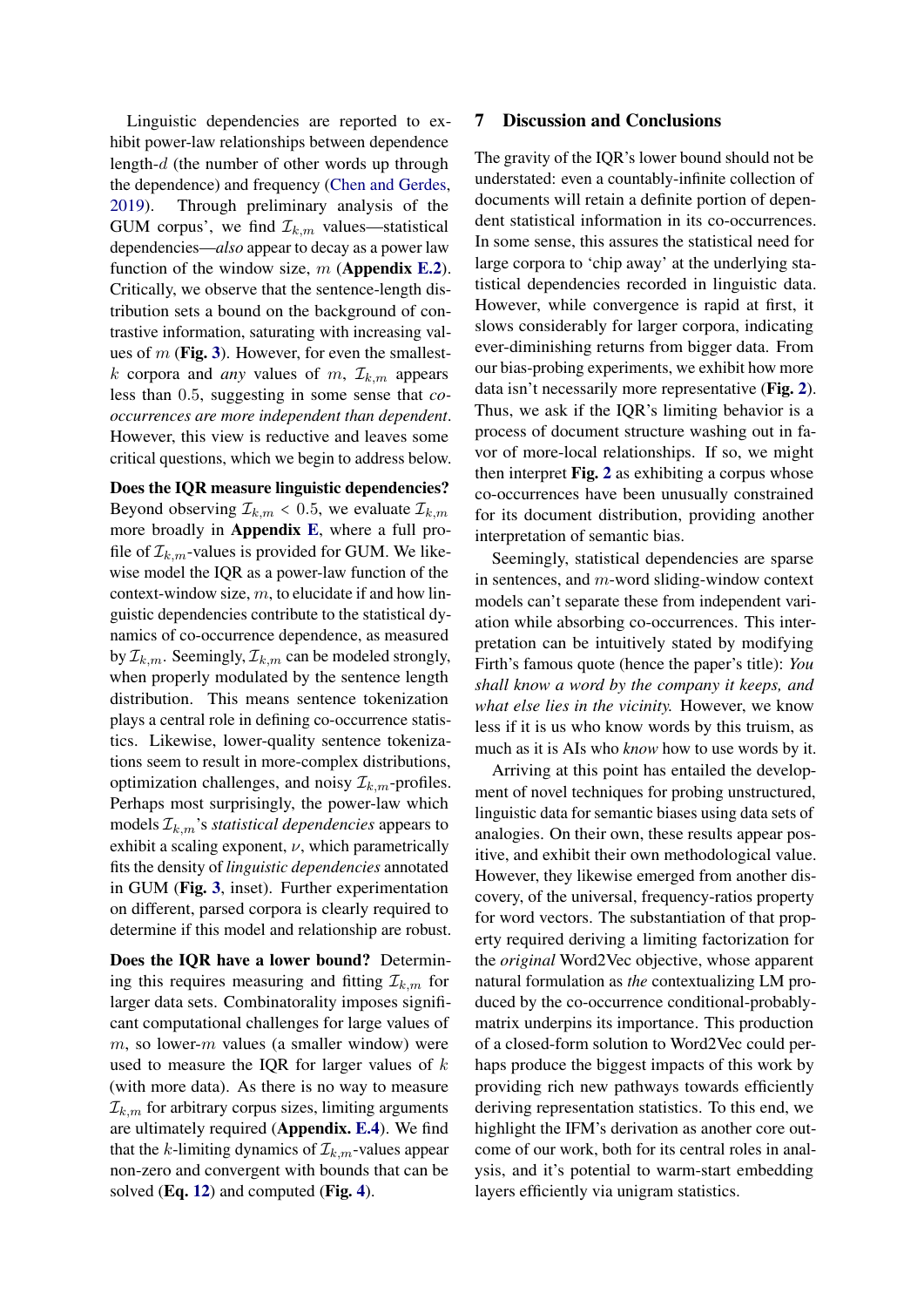## References

- <span id="page-8-12"></span>Sanjeev Arora, Yuanzhi Li, Yingyu Liang, Tengyu Ma, and Andrej Risteski. 2018. Linear algebraic structure of word senses, with applications to polysemy. *Transactions of the Association for Computational Linguistics*, 6:483–495.
- <span id="page-8-7"></span>Dzmitry Bahdanau, Kyung Hyun Cho, and Yoshua Bengio. 2015. Neural machine translation by jointly learning to align and translate. In *3rd International Conference on Learning Representations, ICLR 2015*.
- <span id="page-8-0"></span>Tom B. Brown, Benjamin Mann, Nick Ryder, Melanie Subbiah, Jared Kaplan, Prafulla Dhariwal, Arvind Neelakantan, Pranav Shyam, Girish Sastry, Amanda Askell, Sandhini Agarwal, Ariel Herbert-Voss, Gretchen Krueger, Tom Henighan, Rewon Child, Aditya Ramesh, Daniel M. Ziegler, Jeffrey Wu, Clemens Winter, Christopher Hesse, Mark Chen, Eric Sigler, Mateusz Litwin, Scott Gray, Benjamin Chess, Jack Clark, Christopher Berner, Sam Mc-Candlish, Alec Radford, Ilya Sutskever, and Dario Amodei. 2020. [Language models are few-shot learn](http://arxiv.org/abs/2005.14165)[ers.](http://arxiv.org/abs/2005.14165)
- <span id="page-8-17"></span>Aylin Caliskan, Joanna J. Bryson, and Arvind Narayanan. 2017. [Semantics derived automatically](https://doi.org/10.1126/science.aal4230) [from language corpora contain human-like biases.](https://doi.org/10.1126/science.aal4230) *Science*, 356(6334):183–186.
- <span id="page-8-19"></span>Xinying Chen and Kim Gerdes. 2019. [The relation be](https://doi.org/10.18653/v1/W19-7909)[tween dependency distance and frequency.](https://doi.org/10.18653/v1/W19-7909) In *Proceedings of the First Workshop on Quantitative Syntax (Quasy, SyntaxFest 2019)*, pages 75–82, Paris, France. Association for Computational Linguistics.
- <span id="page-8-5"></span>Jacob Devlin, Ming-Wei Chang, Kenton Lee, and Kristina Toutanova. 2019. Bert: Pre-training of deep bidirectional transformers for language understanding. In *Proceedings of the 2019 Conference of the North American Chapter of the Association for Computational Linguistics: Human Language Technologies, Volume 1 (Long and Short Papers)*, pages 4171–4186.
- <span id="page-8-9"></span>Susan T Dumais, George W Furnas, Thomas K Landauer, Scott Deerwester, and Richard Harshman. 1988. Using latent semantic analysis to improve access to textual information. In *Proceedings of the SIGCHI conference on Human factors in computing systems*, pages 281–285.
- <span id="page-8-16"></span>Anna Gladkova, Aleksandr Drozd, and Satoshi Matsuoka. 2016. [Analogy-based detection of morpho](https://doi.org/10.18653/v1/N16-2002)[logical and semantic relations with word embed](https://doi.org/10.18653/v1/N16-2002)[dings: what works and what doesn't.](https://doi.org/10.18653/v1/N16-2002) In *Proceedings of the NAACL Student Research Workshop*, pages 8– 15, San Diego, California. Association for Computational Linguistics.
- <span id="page-8-15"></span>Google. 2006. All our n-gram are belong to you. [https://ai.googleblog.com/2006/08/](https://ai.googleblog.com/2006/08/all-our-n-gram-are-belong-to-you.html) [all-our-n-gram-are-belong-to-you.](https://ai.googleblog.com/2006/08/all-our-n-gram-are-belong-to-you.html) [html](https://ai.googleblog.com/2006/08/all-our-n-gram-are-belong-to-you.html). Accessed: May 27th, 2021.
- <span id="page-8-1"></span>Hunter Scott Heidenreich and Jake Ryland Williams. 2021. The earth is flat and the sun is not a star: The susceptibility of gpt-2 to universal adversarial triggers. In *Proceedings of the Fourth International AAAI/ACM Conference on Artificial Intelligence, Ethics and Society*.
- <span id="page-8-6"></span>Sepp Hochreiter and Jürgen Schmidhuber. 1997. Lstm can solve hard long time lag problems. *Advances in neural information processing systems*, pages 473– 479.
- <span id="page-8-4"></span>Jeremy Howard and Sebastian Ruder. 2018. Universal language model fine-tuning for text classification. In *Proceedings of the 56th Annual Meeting of the Association for Computational Linguistics (Volume 1: Long Papers)*, pages 328–339.
- <span id="page-8-11"></span>Marc W Howard and Michael J Kahana. 2002. When does semantic similarity help episodic retrieval? *Journal of Memory and Language*, 46(1):85–98.
- <span id="page-8-18"></span>Saket Karve, Lyle Ungar, and João Sedoc. 2019. [Con](https://doi.org/10.18653/v1/W19-3806)[ceptor debiasing of word representations evaluated](https://doi.org/10.18653/v1/W19-3806) [on WEAT.](https://doi.org/10.18653/v1/W19-3806) In *Proceedings of the First Workshop on Gender Bias in Natural Language Processing*, pages 40–48, Florence, Italy. Association for Computational Linguistics.
- <span id="page-8-13"></span>Kian Kenyon-Dean, Edward Newell, and Jackie Chi Kit Cheung. 2020. [Deconstructing word embed](https://doi.org/10.18653/v1/2020.emnlp-main.681)[ding algorithms.](https://doi.org/10.18653/v1/2020.emnlp-main.681) In *Proceedings of the 2020 Conference on Empirical Methods in Natural Language Processing (EMNLP)*, pages 8479–8484, Online. Association for Computational Linguistics.
- <span id="page-8-10"></span>Thomas K Landauer and Susan T Dumais. 1997. A solution to plato's problem: The latent semantic analysis theory of acquisition, induction, and representation of knowledge. *Psychological review*, 104(2):211.
- <span id="page-8-8"></span>James Lee-Thorp, Joshua Ainslie, Ilya Eckstein, and Santiago Ontanon. 2021. Fnet: Mixing tokens with fourier transforms. *arXiv preprint arXiv:2105.03824*.
- <span id="page-8-14"></span>Omer Levy and Yoav Goldberg. 2014. Neural word embedding as implicit matrix factorization. *Advances in neural information processing systems*, 27:2177– 2185.
- <span id="page-8-20"></span>Stephen Merity, Caiming Xiong, James Bradbury, and Richard Socher. 2016. [Pointer sentinel mixture mod](http://arxiv.org/abs/1609.07843)[els.](http://arxiv.org/abs/1609.07843) *CoRR*, abs/1609.07843.
- <span id="page-8-2"></span>Tomas Mikolov, Kai Chen, Greg Corrado, and Jeffrey Dean. 2013a. Efficient estimation of word representations in vector space. *arXiv preprint arXiv:1301.3781*.
- <span id="page-8-3"></span>Tomas Mikolov, Ilya Sutskever, Kai Chen, Greg Corrado, and Jeffrey Dean. 2013b. Distributed representations of words and phrases and their compositionality. In *Proceedings of the 26th International Conference on Neural Information Processing Systems-Volume 2*, pages 3111–3119.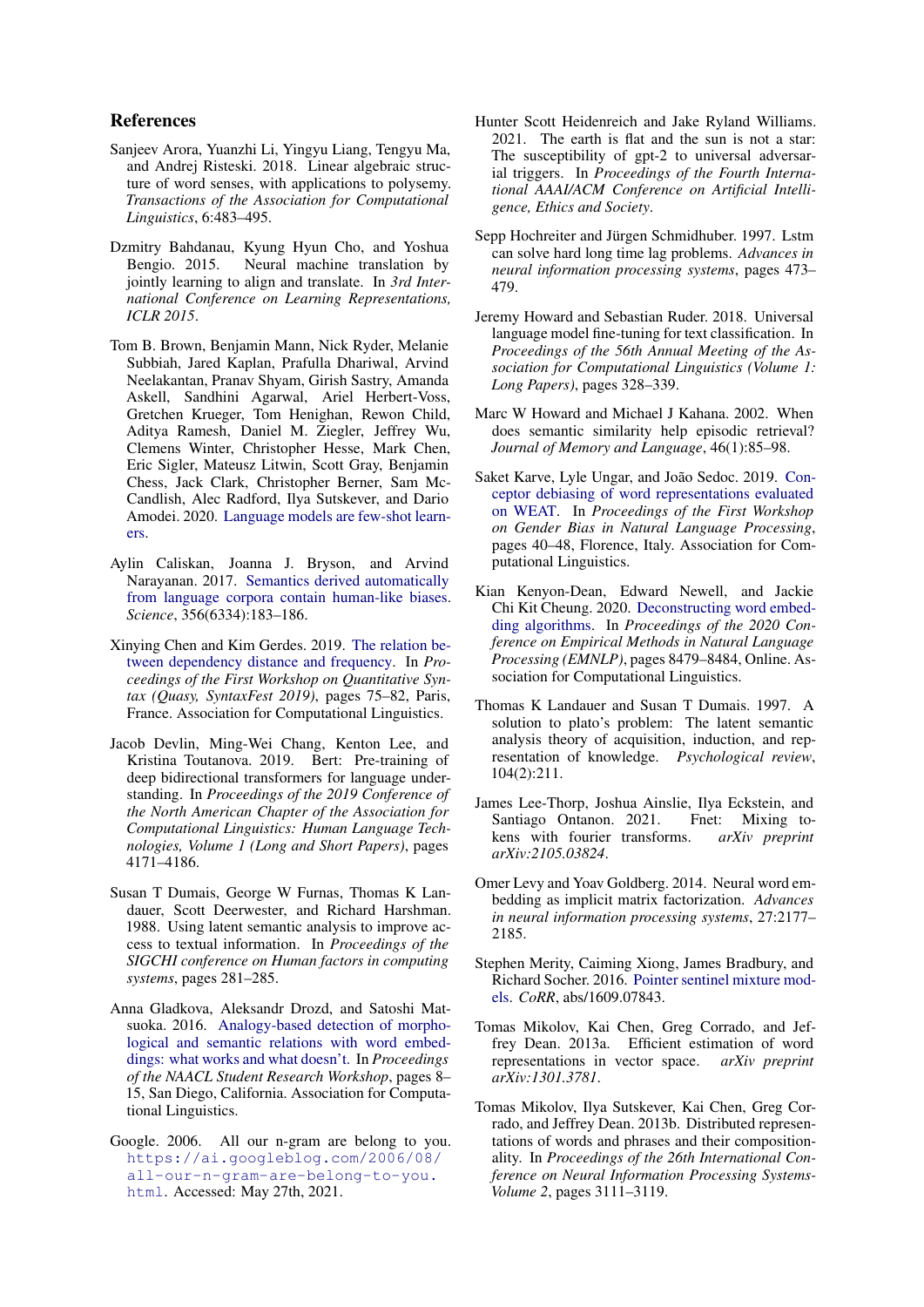- <span id="page-9-15"></span>Tomas Mikolov, Ilya Sutskever, Kai Chen, Greg S Corrado, and Jeff Dean. 2013c. [Distributed representa](http://papers.nips.cc/paper/5021-distributed-representations-of-words-and-phrases-and-their-compositionality.pdf)[tions of words and phrases and their composition](http://papers.nips.cc/paper/5021-distributed-representations-of-words-and-phrases-and-their-compositionality.pdf)[ality.](http://papers.nips.cc/paper/5021-distributed-representations-of-words-and-phrases-and-their-compositionality.pdf) In C. J. C. Burges, L. Bottou, M. Welling, Z. Ghahramani, and K. Q. Weinberger, editors, *Advances in Neural Information Processing Systems 26*, pages 3111–3119. Curran Associates, Inc.
- <span id="page-9-8"></span>Sharan Narang, Hyung Won Chung, Yi Tay, William Fedus, Thibault Fevry, Michael Matena, Karishma Malkan, Noah Fiedel, Noam Shazeer, Zhenzhong Lan, et al. 2021. Do transformer modifications transfer across implementations and applications? *arXiv preprint arXiv:2102.11972*.
- <span id="page-9-1"></span>Jeffrey Pennington, Richard Socher, and Christopher D Manning. 2014. Glove: Global vectors for word representation. In *Proceedings of the 2014 conference on empirical methods in natural language processing (EMNLP)*, pages 1532–1543.
- <span id="page-9-2"></span>Matthew Peters, Mark Neumann, Mohit Iyyer, Matt Gardner, Christopher Clark, Kenton Lee, and Luke Zettlemoyer. 2018. Deep contextualized word representations. In *Proceedings of the 2018 Conference of the North American Chapter of the Association for Computational Linguistics: Human Language Technologies, Volume 1 (Long Papers)*, pages 2227– 2237.
- <span id="page-9-11"></span>Steven T. Piantadosi, Harry Tily, and Edward Gibson. 2011. [Word lengths are optimized for efficient com](https://doi.org/10.1073/pnas.1012551108)[munication.](https://doi.org/10.1073/pnas.1012551108) *Proceedings of the National Academy of Sciences*, 108(9):3526–3529.
- <span id="page-9-3"></span>Alec Radford, Karthik Narasimhan, Tim Salimans, and Ilya Sutskever. 2018. Improving language understanding by generative pre-training. *OpenAI blog*.
- <span id="page-9-4"></span>Alec Radford, Jeffrey Wu, Rewon Child, David Luan, Dario Amodei, and Ilya Sutskever. 2019. Language models are unsupervised multitask learners. *OpenAI blog*, 1(8):9.
- <span id="page-9-6"></span>Koustuv Sinha, Robin Jia, Dieuwke Hupkes, Joelle Pineau, Adina Williams, and Douwe Kiela. 2021. Masked language modeling and the distributional hypothesis: Order word matters pre-training for little. *arXiv preprint arXiv:2104.06644*.
- <span id="page-9-5"></span>Ashish Vaswani, Noam Shazeer, Niki Parmar, Jakob Uszkoreit, Llion Jones, Aidan N Gomez, Łukasz Kaiser, and Illia Polosukhin. 2017. Attention is all you need. *Advances in Neural Information Processing Systems*, 30:5998–6008.
- <span id="page-9-0"></span>Eric Wallace, Shi Feng, Nikhil Kandpal, Matt Gardner, and Sameer Singh. 2019. [Universal adversarial trig](https://doi.org/10.18653/v1/D19-1221)[gers for attacking and analyzing NLP.](https://doi.org/10.18653/v1/D19-1221) In *Proceedings of the 2019 Conference on Empirical Methods in Natural Language Processing and the 9th International Joint Conference on Natural Language Processing (EMNLP-IJCNLP)*, pages 2153–2162, Hong Kong, China. Association for Computational Linguistics.
- <span id="page-9-7"></span>John Wieting and Douwe Kiela. 2018. No training required: Exploring random encoders for sentence classification. In *International Conference on Learning Representations*.
- <span id="page-9-12"></span>Jake Ryland Williams, Eric M. Clark, James P. Bagrow, Christopher M. Danforth, and Peter Sheridan Dodds. 2015. [Identifying missing dictionary entries with](https://doi.org/10.1103/PhysRevE.92.042808) [frequency-conserving context models.](https://doi.org/10.1103/PhysRevE.92.042808) *Phys. Rev. E*, 92:042808.
- <span id="page-9-13"></span>Franklin M Zaromb, Marc W Howard, Emily D Dolan, Yevgeniy B Sirotin, Michele Tully, Arthur Wingfield, and Michael J Kahana. 2006. Temporal associations and prior-list intrusions in free recall. *Journal of Experimental Psychology: Learning, Memory, and Cognition*, 32(4):792.
- <span id="page-9-14"></span>Amir Zeldes. 2017. [The GUM corpus: Creating mul](https://doi.org/http://dx.doi.org/10.1007/s10579-016-9343-x)[tilayer resources in the classroom.](https://doi.org/http://dx.doi.org/10.1007/s10579-016-9343-x) *Language Resources and Evaluation*, 51(3):581–612.
- <span id="page-9-9"></span>G. K. Zipf. 1935. *The Psycho-Biology of Language*. Houghton-Mifflin.
- <span id="page-9-10"></span>G. K. Zipf. 1949. *Human Behaviour and the Principle of Least-Effort*. Addison-Wesley.

#### <span id="page-9-16"></span>A Word2Vec's Softmax Factorization

Theorem: Under the log-softmax objective:

$$
\mathcal{L}_{soft} = -\sum_{t \in V} \sum_{s \in V} F_{t,s}^{m} \log \varphi(\vec{u}_t \vec{v}_s), \qquad (9)
$$

the Word2Vec algorithm implicitly converges towards a matrix factorization for all non-zero cooccurrences of the form:

<span id="page-9-17"></span>
$$
\vec{u}_t \vec{v}_s^T = \log \frac{F_{t,s}^m}{f_t^m},\tag{10}
$$

which is equal to the log-conditional probability matrix of the co-occurrence model.

Proof: The softmax function is computed by row:  $\varphi(\vec{u}_t \vec{v}_s^T) = e^{\vec{u}_t \vec{v}_s^T} / \sum_{l \in V} e^{\vec{u}_t \vec{v}_l^T}$ . To solve for  $\vec{u}_t \vec{v}_s^T$ , we must determine all components of  $\mathcal{L}_{soft}$ 's gradient which depend on  $\vec{u}_t \vec{v}_s^T$ , and which arise from different portions of  $\mathcal{L}_{soft}$ 's Jacobian. This includes the positive, differential portion from the softmax's numerator:  $-F_{t,s}^{m} (1 - \varphi(\vec{u}_t \vec{v}_s^T))$  as well as the negative, differential portion emerging from the softmax denominators:  $\sum_{l \in V \setminus \{s\}} F_{t,l}^m \varphi(\vec{u}_t \vec{v}_s^T),$ which sums over all  $l \neq s$ , since softmax's derivative is vector valued.

By combining the negative and positive portions, the partial derivative of  $\mathcal{L}_{soft}$  with respect to  $\vec{u}_t \vec{v}_s^T$ is a sum which ranges over the entire vocabulary:

$$
\frac{\partial \mathcal{L}_{soft}}{\partial \left(\vec{u}_{t} \vec{v}_{s}^{T}\right)} \left(\vec{u}_{t} \vec{v}_{s}^{T}\right) = -F_{t,s}^{m} + \sum_{l \in V} F_{t,l}^{m} \varphi\left(\vec{u}_{t} \vec{v}_{s}^{T}\right)
$$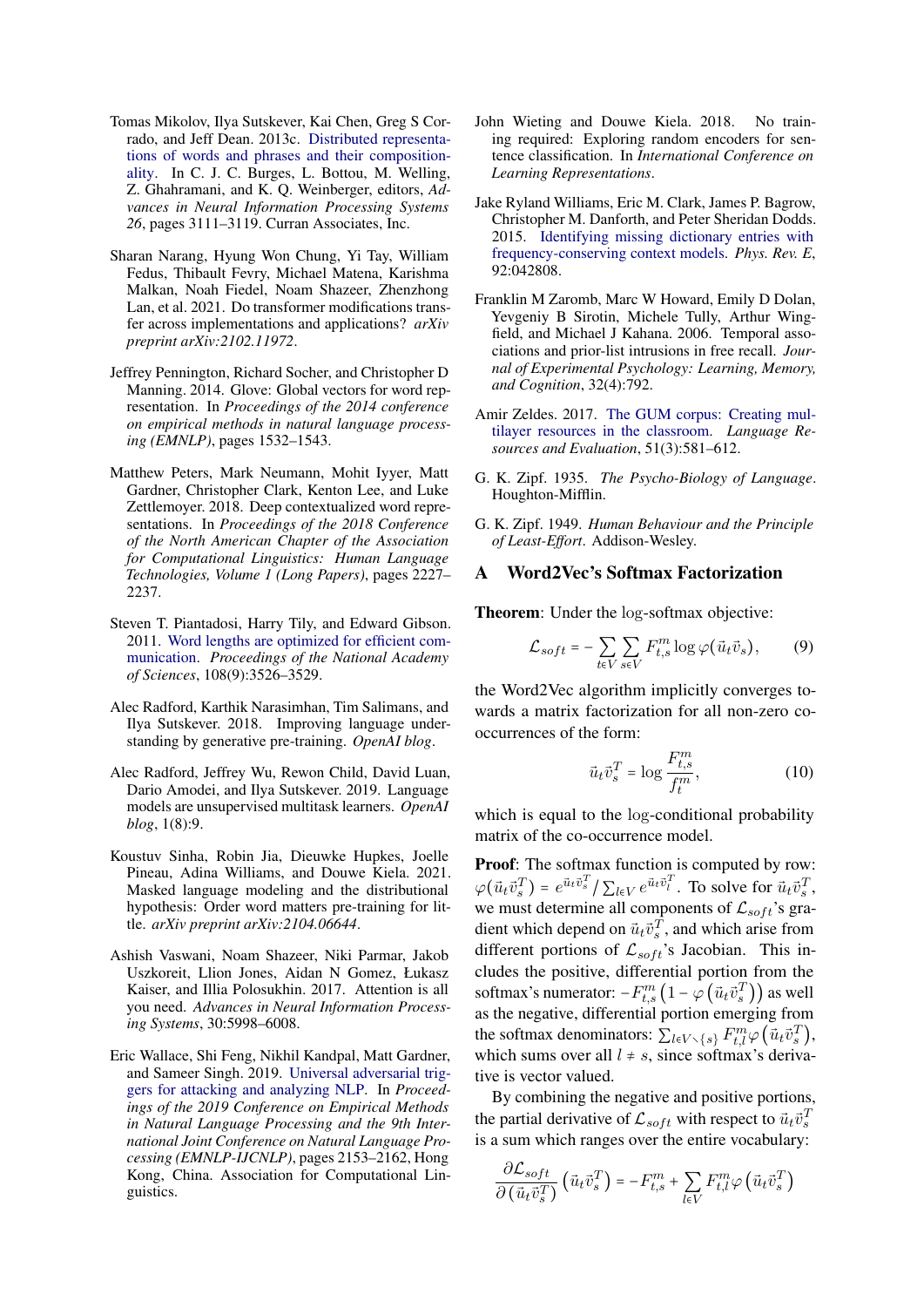When set equal to zero, the sum is easily solved:

$$
\varphi\left(\vec{u}_t\vec{v}_s^T\right) = \frac{F_{t,s}^m}{\sum_{l\in V} F_{t,l}^m} = \frac{F_{t,s}^m}{f_t^m} \tag{11}
$$

where the co-occurrence  $m$ -window 'inflation' defines the unigram statistics as:  $f_t^m = \sum_{l \in V} F_{t,l}^m$  by the  $t<sup>th</sup>$  marginal sum, i.e., pushing the factorization towards the log-conditional probability matrix

Eq. [11](#page-10-2) almost provides the main result, but only factorizes the softmax's application. Due to normalization, there will necessarily be error from the log-conditional probability matrix, which we handle by defining some  $\beta_t$  close to 1 in  $(0, 1)$ for each  $t \in V$ . Selecting these values can used to produce an ansatz solution, which can be used to understand the limiting matrix being factorized, and hence algebraically solve for arbitrarily-well optimized softmax representations. First, define the ansatz's positive-occurring elements by:

$$
\vec{u}_t \vec{v}_s^T = \log \beta_t \frac{F_{t,s}^m}{f_t^m}
$$

Then define  $t$ 's  $n_t$  negative-occurring elements by:

$$
\vec{u}_t \vec{v}_l^T = \log \frac{1 - \beta_t}{n_t}
$$

Under this initialization, the error for the positiveoccurrence pairs,  $\varepsilon_{t,s}$ , is determined as:

$$
\varepsilon_{t,s} = \frac{F_{t,s}^m}{f_t^m} - \varphi\left(\vec{u}_t \vec{v}_s^T\right) = \frac{F_{t,s}^m}{f_t^m} (1 - \beta_t)
$$

Likewise, we can also now easily observe the error for the non-occurrent pairs:

$$
\varepsilon_{t,l} = -\varphi\left(\vec{u}_t \vec{v}_l^T\right) = \frac{1-\beta_t}{k_t}
$$

Critically, these errors diminish as  $\beta_t \rightarrow 1$ . Furthermore, driving  $\beta_t \rightarrow 1$  reduces the negative log likelihood as it pushes the true co-occurrent factorized values towards the claimed limiting solution. This also indicates that the softmax model likely has no exact algebraic solution for its factorization. Specifically, while positive-occurring entries converge toward:

$$
\lim_{\beta_t \to 1} \vec{u}_t \vec{v}_s^T = \log \frac{F_{t,s}^m}{f_t^m}
$$

the non-occurring pairs in the factorized matrix have values which become ever more negative:

$$
\lim_{\beta_t\to 1}\vec{u}_t\vec{v}_l^T=-\infty
$$

<span id="page-10-2"></span>This is generally the case for GloVe and Word2Vec's SGNS objective, too, as neither is defined on negative-occurring values and would require a similar, negative-diverging ansatz for an algebraic solution to their factorizations. This concludes the main proof, and now allows for investigation of how unigram-frequency ratios interact with vector differences. ∎

## <span id="page-10-0"></span>B Softmax Frequency Ratios

Corollary: When trained on the IFM, Word2Vec's softmax objective,  $\mathcal{L}_{soft}$ , exhibits the frequencyratios property asymmetrically for differences of V-vectors acting on  $U$  (only).

Proof: Substituting the IFM into the solved softmax-Word2Vec factorization (Eq. [10](#page-9-17)), we find:

$$
\vec{u}_t(\vec{v}_s - \vec{v}_{\tilde{s}})^T = \log \frac{f_s}{f_{\tilde{s}}}
$$

which is precisely the frequency-ratios property. However, when we apply this analysis symmetrically we find something different:

$$
\big(\vec{u}_t-\vec{u}_{\hat{t}}\big)\vec{v}_s^T = \log \frac{\beta_t f_t f_{\tilde{t}}^m}{\beta_{\tilde{t}} f_{\tilde{t}} f_t^m},
$$

which depends on co-occurrence 'inflation', as well as the ansatz's choice of  $\beta_t$  values. This is yet another, different form of the frequency-ratios property, where if the  $\beta_t$  values are chosen proportional to their respectively-*inflated* unigram frequencies:  $\beta_t = f_t^m / M_F^m$ , the exact frequency-ratios property is recovered to a full symmetry. ∎

#### <span id="page-10-1"></span>C SGNS Frequency Ratios

Theorem: The Word2Vec SGNS objective trains vectors which exhibit a frequency-ratios property scaled by one minus its sampling parameter:  $\vec{u}_w(\vec{v}_t - \vec{v}_s)^T = (1 - \alpha) \log(f_s^m / f_t^m).$ 

Proof: In [\(Kenyon-Dean et al.,](#page-8-13) [2020\)](#page-8-13)'s work, the noise distribution was assumed different from convention, which utilizes a hyper-parameter,  $\alpha \in R$ , commonly set to  $\alpha = 3/4$ . Its general effect will modify the PMI-convergence points into:

$$
\vec{u}_t \vec{v}_s^T = -\log \left[ \frac{F_{t,s}^m}{f_t^m} \frac{M_f^{m,\alpha}}{\left(f_s^m\right)^\alpha} \right] + \log k.
$$

where  $M_f^{m,\alpha}$  is the corresponding normalization where  $m_f$  is the corresponding normanization<br>constant for an  $\alpha$ -power, m-inflated unigram frequency distribution:  $M_f^{m,\alpha} = \sum_{s \in V} (f_s^m)^{\alpha}$ .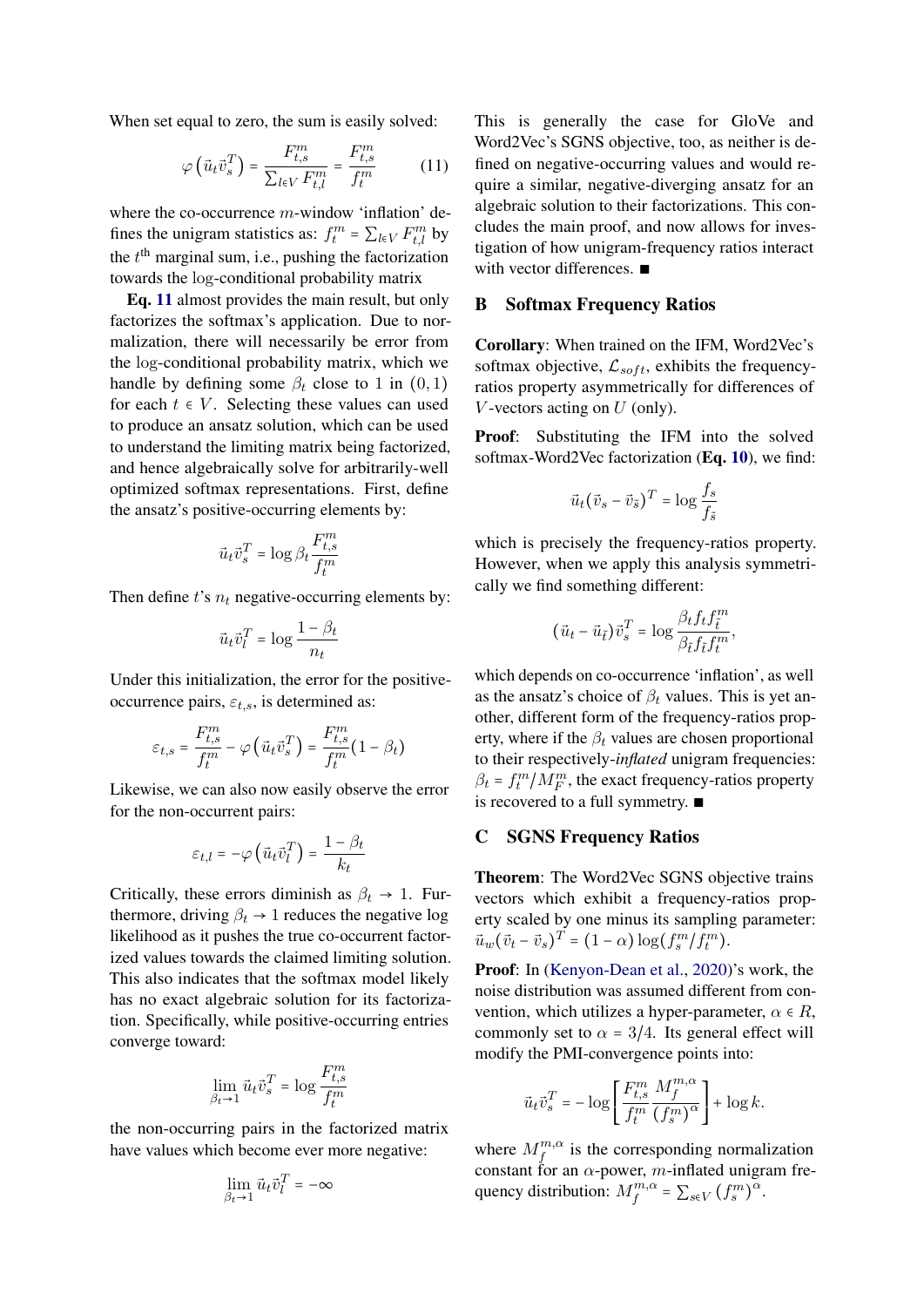Observing the  $V$ -vector-difference action on  $U$ and When one defines an IFM by the inflated unigram statistics and substitutes the corresponding  $\tilde{F}^m$ in for  $F^m$  another frequency-ratios property emerges, but this time with effect scaled by  $1 - \alpha$ :

$$
\vec{u}_w(\vec{v}_t - \vec{v}_s)^T = (1-\alpha)\log\frac{f_s^m}{f_t^m}
$$

So when one sets  $\alpha \neq 1$ , the frequency-ratios property appears again, for Word2Vec's V -vectors on the U matrix. Note that the only value of  $\alpha$  for which this property doesn't exist ( $\alpha = 1$ ) is generally not utilized in applications, with most discussion usually asserting that  $\alpha = 1$  produces less adept models.

For SGNS, a frequency-ratios property is only clearly entailed for U-vector differences on the V matrix. However, it appears that the frequencyratios property for U-vector differences on V should be absent, as SGNS's negative information/normalization is noisily rigid, based entirely on independent sampling at a fixed rate of  $k$ -to-1:

$$
(\vec{u}_t - \vec{u}_s)\vec{v}_{w}^T = -\log \frac{\hat{F}_{t,w}^m f_s^m}{\hat{F}_{s,w}^m f_t^m} = 0
$$

A fuller analysis of the frequency-ratios property for the SGNS objective (as well as for softmax) would ultimately benefit from limiting analysis of the gradient descent process. While this is partly considered for softmax in the context of an ansatz solution, further discussions of limiting effects and optimization is left for future work. ∎

### D Bias Probing Experiment

<span id="page-11-0"></span>

| <b>BATS Category</b>    | Dissonance $(D)$ |              |
|-------------------------|------------------|--------------|
| <b>Inflection</b>       | G                | $\mathcal W$ |
| I01: noun-plural_reg    | 0.035            | 0.053        |
| I02: noun-plural_irreg  | 0.044            | 0.068        |
| I03: adj-comparative    | 0.038            | 0.068        |
| I04: adj-superlative    | 0.032            | 0.068        |
| I05: verb_inf-3pSg      | 0.033            | 0.057        |
| I06: verb_inf-Ving      | 0.03             | 0.054        |
| I07: verb_inf-Ved       | 0.025            | 0.076        |
| I08: verb_Ving-3pSg     | 0.048            | 0.064        |
| I09: verb_Ving-Ved      | 0.036            | 0.092        |
| I10: verb_3pSg-Ved      | 0.04             | 0.057        |
| <b>Derivation</b>       | $\mathcal G$     | $\mathcal W$ |
| D01: noun+less_reg      | 0.076            | 0.118        |
| D02: $un+adj\_reg$      | 0.048            | 0.072        |
| D03: adj+ly_reg         | 0.045            | 0.067        |
| D04: over+adj_reg       | 0.066            | 0.151        |
| D05: adj+ness_reg       | 0.074            | 0.129        |
| D06: re+verb_reg        | 0.073            | 0.11         |
| D07: verb+able_reg      | 0.1              | 0.178        |
| D08: verb+er_irreg      | 0.061            | 0.114        |
| D09: verb+tion_irreg    | 0.061            | 0.082        |
| D10: verb+ment_irreg    | 0.039            | 0.065        |
| Lexicography            | $\mathcal G$     | $\mathcal W$ |
| L01: hypernyms-animals  | 0.159            | 0.212        |
| L02: hypernyms-misc     | 0.1              | 0.181        |
| L03: hyponyms-misc      | 0.119            | 0.165        |
| L04: meronyms-substance | 0.084            | 0.123        |
| L05: meronyms-member    | 0.072            | 0.111        |
| L06: meronyms-part      | 0.123            | 0.166        |
| L07: synonyms-intensity | 0.098            | 0.152        |
| L08: synonyms-exact     | 0.091            | 0.125        |
| L09: antonyms-gradable  | 0.113            | 0.163        |
| L10: antonyms-binary    | 0.122            | 0.173        |
| Encyclopedia            | $\mathcal G$     | $\mathcal W$ |
| E01: country-capital    | 0.051            | 0.067        |
| E02: country-language   | 0.101            | 0.135        |
| E03: UK_city-county     | 0.081            | 0.063        |
| E04: name-nationality   | 0.06             | 0.062        |
| E05: name-occupation    | 0.065            | 0.08         |
| E06: animal-young       | 0.097            | 0.147        |
| E07: animal-sound       | 0.094            | 0.163        |
| E08: animal-shelter     | 0.095            | 0.132        |
| E09: things-color       | 0.073            | 0.11         |
| E10: male-female        | 0.072            | 0.105        |

Table 1: Comparison of  $D$  for  $G$  and  $W$  (lower values mean less dissonance/more bias) over BATS analogies.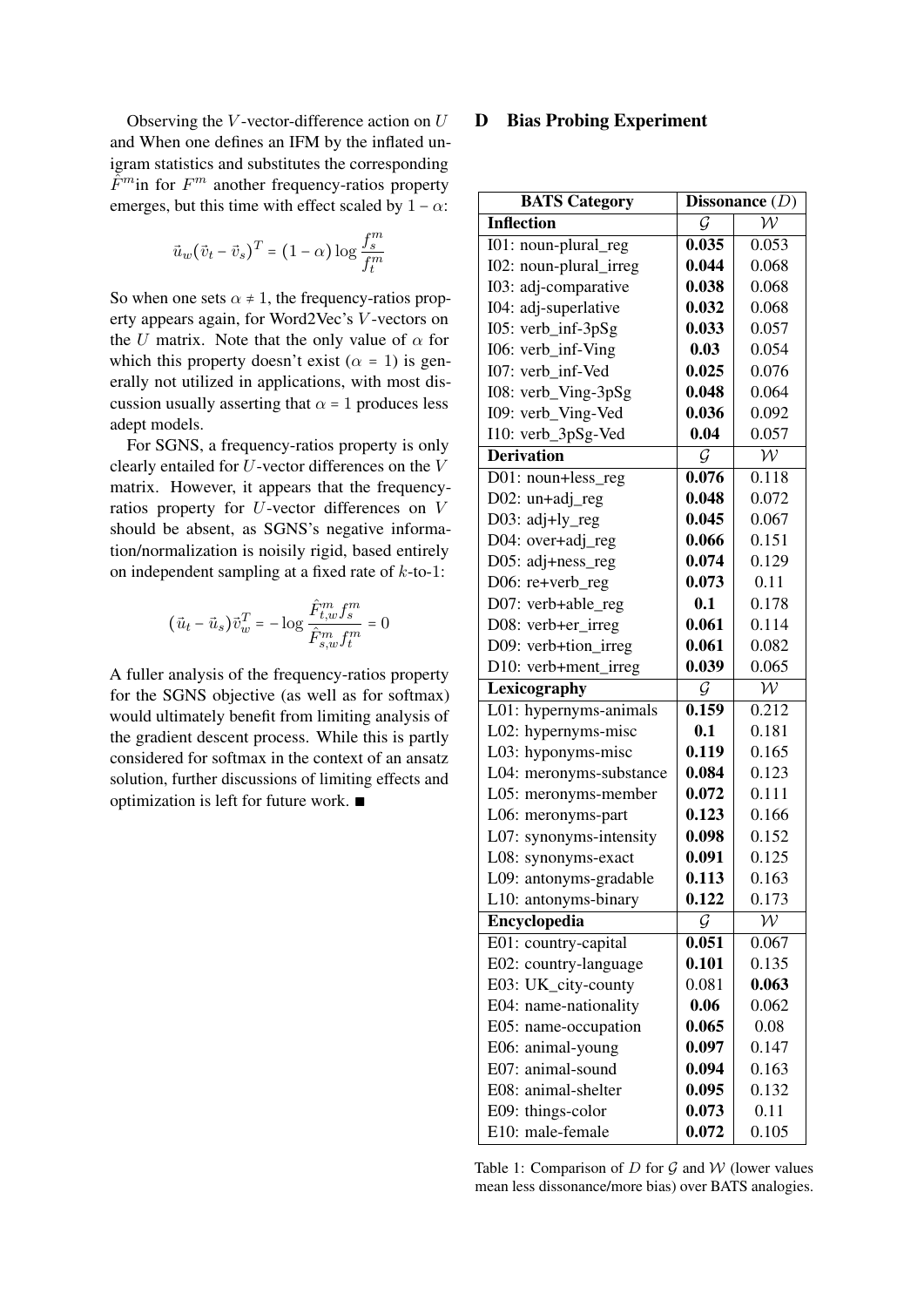<span id="page-12-1"></span>

Figure 3: IQR profile for GUM (points), measured on 75 randomizations, scanning *all* values of m and  $k$  at powers of two, alongside dependence model fits (dashed lines). Color indicates the log-average number of tokens for each sample size, k. Inset shows the whole corpus' (black points/dashed lines) scaling exponent,  $\nu$ , as a natural fit (red dashed line) for the cumulative-rate of dependencies,  $\lambda$ , that one can observe against the co-occurrence background (gray points), as the dependence length *and* co-occurrence window size  $(d = m)$  increase.

## <span id="page-12-2"></span>E Quantifying Independence

Here, we first empirically review the IQR's overall shape in the context of the Georgetown University Multilayer (GUM) Corpus [\(Zeldes,](#page-9-14) [2017\)](#page-9-14), which affords opportunity to model the IQR as a function of the context-window size,  $m$ , allowing for determination of if and how linguistic dependencies contribute to the statistical dynamics of co-occurrence dependence, as measured by  $\mathcal{I}_{k,m}$ .

### E.1 Measuring Dependencies Empirically

We perform samples amongst GUM's  $k_{\text{max}} = 150$ documents. In Fig. [3,](#page-12-1) we observe that even for the highest-IQR (1-document) samples,  $\mathcal{I}_{1,m} < 0.5$ , i.e., the IQR's values are less than one half for all window and sample sizes. For now, we'll forego the effects of k and focus on how  $\mathcal{I}_{k,m}$  is a decreasing function of m. This should be expected, i.e., that lower-m values exhibit less independence, and as we now show, this can be understood according to the dashed-line models that Fig. [3](#page-12-1) exhibits.

## <span id="page-12-0"></span>E.2 Modeling the Density of Dependencies

In one sense, dependency parsing grammatically determines a rule for 'who' each given word's company is. By annotators, each dependency must be

determined from the full range of co-occurrences available in the given sentence. As it turns out, dependencies are believed to have their own powerlaw statistical relationships between dependence length-d (the number of other words up through the dependence) and frequency [\(Chen and Gerdes,](#page-8-19) [2019\)](#page-8-19). Previously, raw counts of dependencies were observed to form a power-law-like distribution that scaled as  $d^{2.5}$ . However, we wish to model dependencies against their background of cooccurrences in sentences. This means the sentencelength distribution modulates a critical bound on co-occurrence IQR. Next, we use the nature of how this background of contrastive information in sentences saturates with increasing  $m$  to model the lower limit of IQR values observed in Fig. [3.](#page-12-1) To produce this model, we first formally state our conjecture, and then derive the model.

Conjecture. Linguistic dependencies are 'the company words keep' from the distributional hypothesis, and underpin the statistical dependencies one can measure against the co-occurrence background via  $\mathcal{I}_{k,m}$ . We find support for this conjecture by developing a parametric model for  $\mathcal{I}_{k,m}$ , fitting it over the GUM corpus, and exhibiting how its fit corresponds to the density of linguistic dependencies against their co-occurrence background as the same power-law of m.

#### E.2.1 Forming Dependence Models

Define  $q_m$  to be the number of dependencies of a given length:  $g_m \propto m^{-\nu}$ , where  $\nu$  is a positive, power-law scaling exponent. Alongside  $\nu$ , we define a maximum dependence length,  $m_{\text{max}}$ , as a model parameter to form the IQR's estimator as a function of the context window, m. First, we approximate the  $\nu$ -power-law's cumulative distribution function over dependencies covered by the window m:

$$
G_m = \int_0^m g_\ell d\ell = \frac{m^{1-\nu}}{m_{\max}^{1-\nu}}
$$

.

Here, totality requires setting  $G_m = 1$  for all  $m >$  $m_{\text{max}}$ . This definition for  $G_m$  allows us to accurately show how independent statistics saturate cooccurrence models as m becomes large. However, predicting the IQR for empirical co-occurrences depends heavily on the sentence-length distribution, which determines how many co-occurrences exist per each center word. Any sentence of length L will induce  $L(L-1)$  co-occurrences if  $m \geq L$ .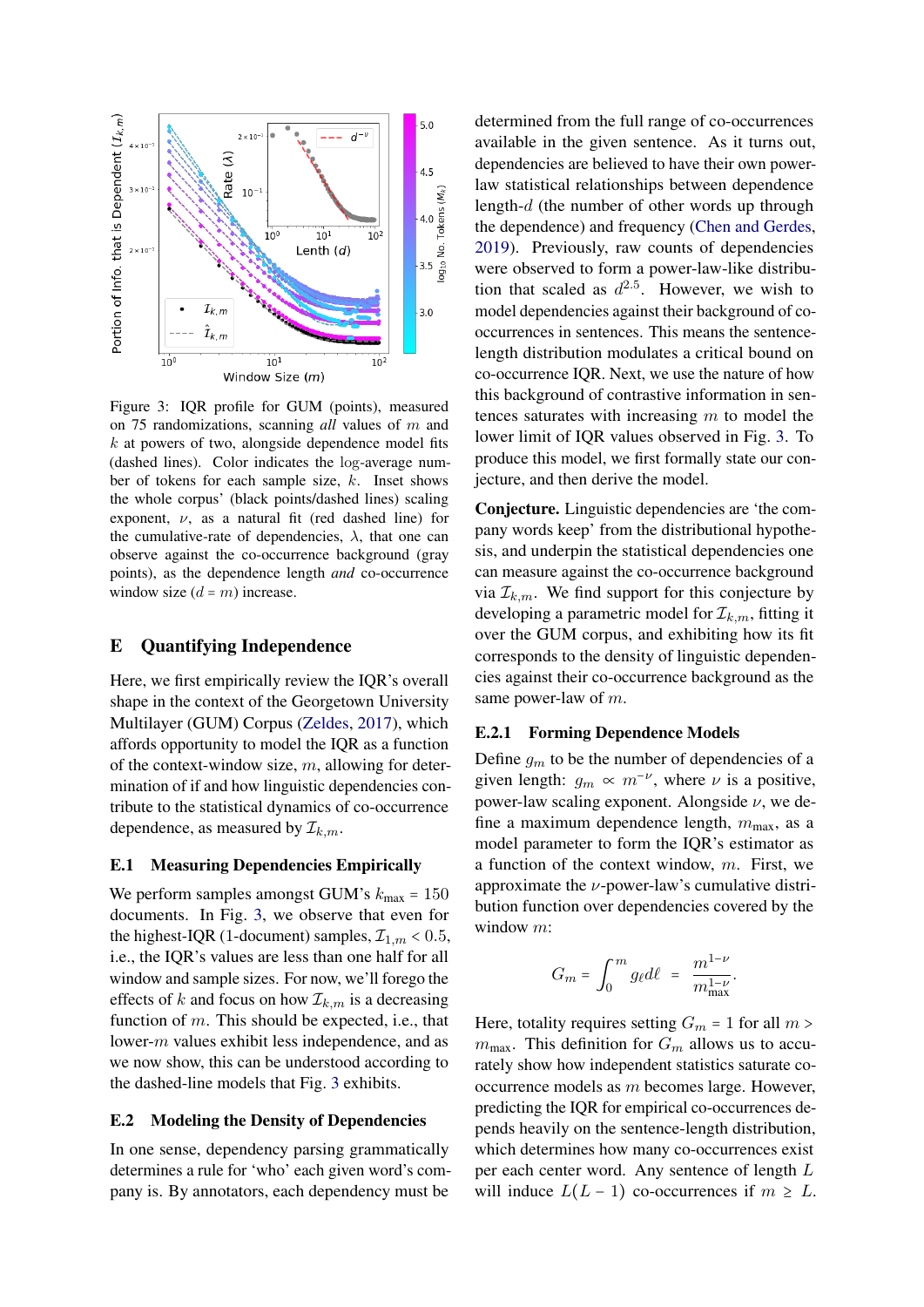If  $m < L$ , the longer-range co-occurrences are ignored, making the general, total number of cooccurrences per sentence of length  $L$  equal to:

$$
T_{L,m} = (\min(m,L)-1) \cdot (2L - \min(m,L))
$$

Supposing there are  $S_L$  sentences for each  $L$  and that the longest sentence length is  $L_{\text{max}}$ , the total number of co-occurrences in an m-radius slidingwindow model will be  $T_m = \sum_{L=1}^m S_L T_{L,m}$ , which defines the limiting-m co-occurrence model—with the longest range dependencies—by  $T_{L_{\text{max}}}$ . Setting  $T_0$  = 0 and denoting the total unigram frequency in a sample of size k as  $M_k$  allows us to define the co-occurrence sampling rate for all  $m = 1, ..., L_{\text{max}}$ as:

$$
q_m = \frac{T_m - T_{m-1}}{2M_k}
$$

Given any  $m$ ,  $G_m$ , represents the cumulative portion of all dependences sampled from a 2mwindow, according to our base model. This base model is then modulated by the sampling rate,  $q_m$ , and scaled by a constant  $\rho$ :

$$
\hat{\mathcal{I}}_{k,m} = \rho \cdot \left[ q_m \frac{G_m}{2m} + (1 - q_m) \frac{M_k}{T_m} \right]
$$

which parametrically defines the average number of dependencies word. Overall, this formulation can intuitively by understood to transfer—via the sampling rate—power-law varying dependence density smoothly, into a limiting  $\rho$  number of dependences per word in the sample:  $\frac{M_k}{T_{L_m}}$ . Via  $\rho$ , the model assumes on average that each word depends on  $\rho$  of the other words in the same sentence (cooccurrences), meaning  $\rho \in [0, \frac{T_{L_{\text{max}}}}{M}].$ 

## E.3 Fitting Dependence Models

As can be seen in Fig. [3,](#page-12-1)  $\hat{\mathcal{I}}_{k,m}$  can be parameterized to fit the IQR quite strongly. Compared to the scale of co-occurrences absorbed by large representation models, the GUM data set is quite small. However, it affords a critical opportunity to observe how the power-law exponent,  $\nu$ , corresponds to the density of *linguistic* dependencies against the co-occurrence background. Critically, we find in Fig. [3'](#page-12-1)s inset a correspondence between  $\nu$  and the rate of decay of linguistic dependencies against the co-occurrence background for full order of magnitude in the dependence-length distribution. While the scale of these results are small inside of GUM, they strongly support our conjecture. However, a number of questions and challenges emerge

from these experiments. Practically, sampling from GUM has exhibited how the longest-range dependencies are simply not available to model in shorter sentences—the effects of small samples and varying sentence lengths can be seen in the empirical roughness for larger- $m$  windows in smaller- $k$ samples. Furthermore, larger samples pose combinatoral scaling for larger-m co-occurrences that makes direct measurement of the IQR prohibitive. To compound these issues, we seek to know if any limiting bounds on the IQR exist, i.e., we ask: "would the IQR from an infinite number of documents be zero?"

#### <span id="page-13-0"></span>E.4 Bounding Dependence from Below

To see the effects of scale on the IQR, more data are required for experimentation than are available within the GUM corpus. Even if we can't expect linguistic dependencies to be annotated, we still wish to control for tokenization. Hence, to bound the IQR we work next with the well-known Wiki-Text language modeling benchmark [\(Merity et al.,](#page-8-20) [2016\)](#page-8-20), which was expanded in v103 to over 30, 000 documents (roughly 200-times the size of GUM). Our objective in this section is to bound the IQR, and large-m measurement becomes intractable for large k-document samples. Hence, we will restrict  $m \leq 10$  for all bounding experiments.

Suppose we fix any window size,  $m$ , let  $k$  be the number of documents in a sample, and  $\mathcal{I}_{k,m}$ denote the IQR's average value. For any sample size, k, then let  $M_k$  denote the expected number of tokens in the sample, and observe that doubling  $k$  will double the expected number of tokens:  $M_{2k} = 2M_k$ . We're most interested in *the rate of IQR reduction incurred from doubling the number of sampled documents*, which we denote by  $\delta_{2k,m}$ . Averaging across samples, we have generally observed the IQR to fall into a well-ordered—perhaps power-law—pattern of decay (Fig. [4,](#page-14-0) left). This means that for large values,  $k_1 \leq k_2$ , one can expect:  $\delta_{2k_2,m} \leq \delta_{2k_1,m}$ . Next, we prove that these observed conditions result in the existence of a positive lower bound for the IQR, which exists below the IQR one could measure for *any* documentsample size, k.

Theorem. If the k-limiting behavior of the IQRreduction rate is power-law decay:  $\delta_{2k,m} \propto M_k^{\gamma}$ , the IQR's limiting,  $\mathcal{I}_{\infty,m}$ , values are positive.

**Proof.** Supposing we fix any window size,  $m$ , let  $k$  be the number of documents in a sample,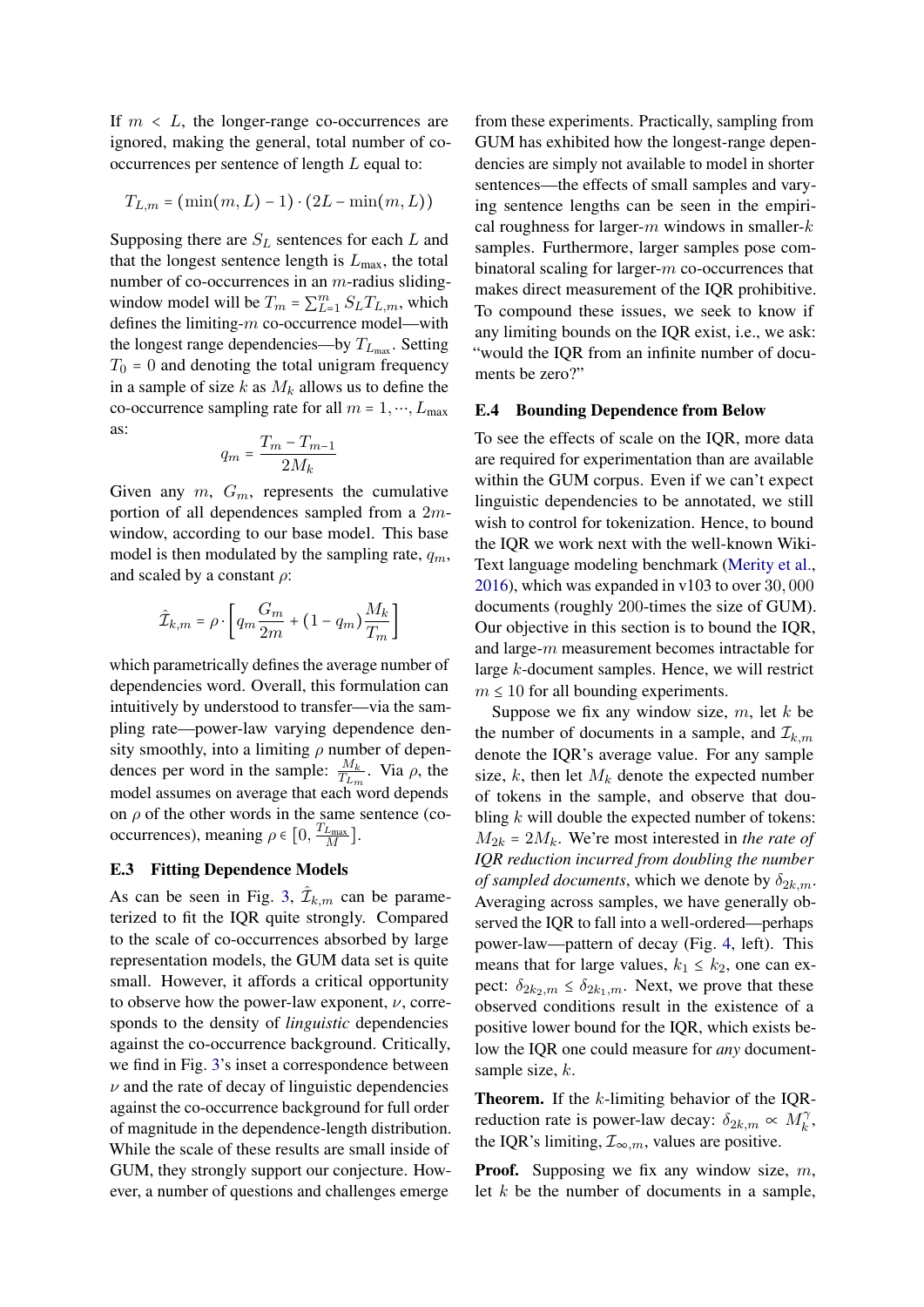<span id="page-14-0"></span>

Figure 4: (Left) Rate of IQR reduction presented against the number of tokens in 75 samples of of size  $k$  taken at powers of two from the training articles of the WikiText-103 corpus for context-window sizes m up to 10 (indicated by color). Past the size of the whole corpus (black dotted line), the reduction rates are extrapolated with a power-law to model limiting behavior (spectrum of dashed lines). (Right) IQR profile for the WikiText-103 training corpus up to the largest two-power sample size (most pink) for context-window sizes up to  $m = 10$ . Past the largest-sampled size (circled points), the rate-reduction power law is used to extrapolate (e.g., the black dashed line) beyond the corpus (black dashed line) to compute non-zero limiting IQR values across m-window sizes.

and  $\mathcal{I}_{k,m}$  denote the IQR's average value. For any sample size,  $k$ , let  $M_k$  denote the expected number of tokens in the sample, and observe that doubling  $k$  will double the expected number of tokens:  $M_{2k} = 2M_k$ . We next express the rate of IQR reduction incurred from doubling the number of sampled documents by  $\delta_{2k,m}$ . Averaging across samples, we have generally observed the IQR to fall into a well-ordered—perhaps powerlaw—pattern of decay. This means that for large values,  $k_1 \leq k_2$ , one can expect:  $\delta_{2k_2,m} \leq \delta_{2k_1,m}$ .

We wish to know about any limiting dynamics of  $\mathcal{I}_{k,m}$  for large k, which under the observed pattern of decay ammounts to asking if the IQR converges to zero or a positive limit. In either case, we'll refer to any limiting quantity as  $I_{\infty,m}$ , which describes the portion of information that is dependent in a co-occurrence model of context for a *population* of data, i.e., an arbitrarily-large sample. Critically, this limit expresses the dependence in *how* a population of language was used, separately from the dependence on *what* its samples convey.

Assuming  $k$  is large enough to well order the reduction rate at a window size of m, we use  $\delta \mathcal{I}_{2k,m}$ to write an IQR-update rule for doubled samples:

$$
\mathcal{I}_{2k,m} = \mathcal{I}_{k,m} (1 - \delta_{2k,m}),
$$

Applying recursion over this equation allows us to

express IQR values for arbitrarily large samples:

$$
\mathcal{I}_{2nk,m} = \mathcal{I}_{k,m} \prod_{l=1}^{n} (1 - \delta_{2^lk,m})
$$

However, to study a limiting value for the IQR we apply the reduction rate in series:  $\mathcal{I}_{\infty,m} = \mathcal{I}_{k,m}$  –  $\sum_{n=0}^{\infty} \mathcal{I}_{2^n k, m} \delta_{2^{n+1} k, m}$ . With this, we can substitute the product form for  $\mathcal{I}_{2^n k,m}$  into our expression for  $\mathcal{I}_{\infty,m}$  to produce:

$$
\mathcal{I}_{\infty,m} = \mathcal{I}_{k,m} \left[ 1 - \sum_{n=0}^{\infty} \delta_{2^{n+1}k,m} \prod_{l=1}^{n} (1 - \delta_{2^l k,m}) \right]
$$

Decreasing monotonicity in the reduction rate implies that the fastest-decaying extreme occurs when the reduction rate is a constant. Supposing this to be the case, we assume a critical sample size,  $k_m$ , past which a constant,  $\delta_m$ , describes the reduction rate. When one substitutes this into our expression for the IQR's limit, a geomtric series emerges which unsurprisingly brings the IQR's limit to its low (0-valued) extreme:

$$
\mathcal{I}_{\infty,m} = \mathcal{I}_{k_m,m} \left[ 1 - \delta_m \sum_{n=0}^{\infty} (1 - \delta_m)^n \right] = 0
$$

One can in fact approximate the reduction rate empirically by computing a quotient of expected IQR values from samples of documents:

$$
\delta_{2k,m} \approx \frac{E\left[\mathcal{I}_{k,m} - \mathcal{I}_{2k,m}\right]}{E\left[\mathcal{I}_{k,m}\right]}
$$